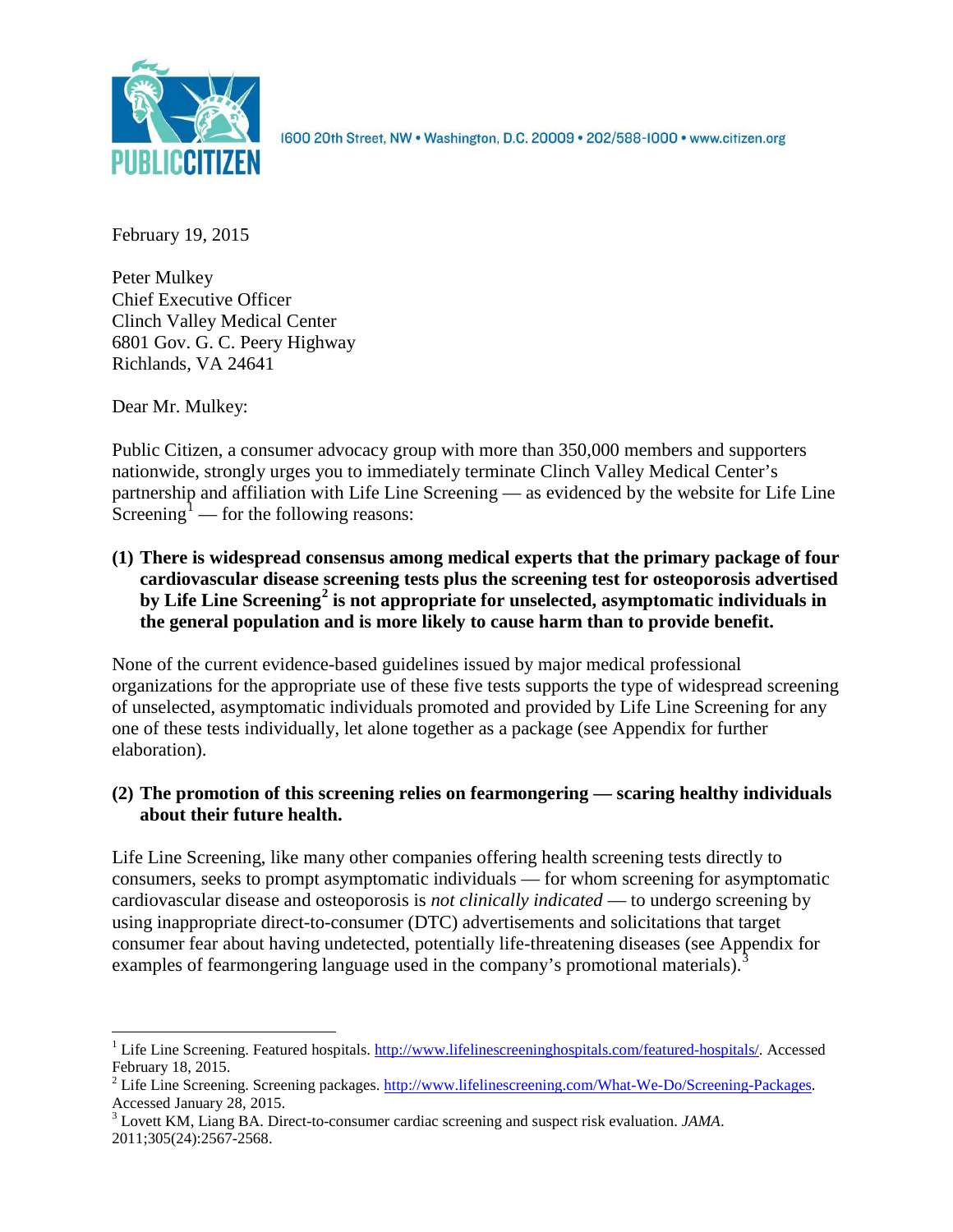### **(3) For many people, false-positive test results from this screening can lead to unfounded anxiety and additional unnecessary, risky, and costly diagnostic procedures and treatment interventions.**[4](#page-1-0),[5](#page-1-1)

Because this screening is performed broadly on *unselected, predominantly asymptomatic populations* (i.e., those not at significant risk), many people will have false**-**positive test results. False-positive results can cause unfounded anxiety and lead to additional diagnostic procedures and treatments, exposing screened individuals to additional risk of physical harm without providing offsetting benefits.

In addition to physical and psychological harms, false-positive results from medically inappropriate screening tests also cause financial harms to the people screened and to others. Unnecessary costs are borne *directly* by the screened patients/consumers for the initial screening and for some of the unnecessary follow-up testing and treatment interventions. Additionally, *indirect* cost to the broader insured population results from insurance companies passing on the costs of superfluous follow-up testing and treatment via increased premiums.

### **(4) Screening unselected, asymptomatic people will lead to** *overdiagnosis***, which occurs when individuals are diagnosed with conditions that will never cause symptoms or death.**

Some individuals undergoing inappropriate screening will have certain true-positive abnormal results, leading to the diagnosis of conditions that will never cause symptoms or death, a problem known as overdiagnosis.<sup>[6](#page-1-2)</sup> As with false-positive test results, overdiagnosis leads to unnecessary anxiety and unnecessary medical interventions. For example, imaging tests, such as the ultrasound cardiovascular disease screening tests offered by Life Line Screening, can detect abnormalities that for many people are minor and not destined to ever progress enough to cause symptoms or death; these people cannot benefit from treatment. In fact, they can only be harmed. When healthy people are systematically encouraged to get screened, overdiagnosis and the problems caused by it are made worse.<sup>[7](#page-1-3)</sup>

## **(5) The promotion and provision of this screening is** *unethical***.**

First, it is exploitative for Life Line Screening to profit from the promotion of medically nonbeneficial testing through the use of misleading advertisements and solicitations that play on people's fear. Second, this screening violates the ethical principles of beneficence (the duty to promote good and act in the best interest of the patient and the health of society) and nonmaleficence (the duty to do no harm to patients).  $8.9$  $8.9$  $8.9$  Finally, direct-to-consumer promotional

<span id="page-1-4"></span>2012;157(10):747-748.

<span id="page-1-5"></span><span id="page-1-0"></span><sup>4</sup> Lovett KM, Liang BA. Direct-to-consumer cardiac screening and suspect risk evaluation. *JAMA*.

<span id="page-1-1"></span><sup>2011;305(24):2567-2568.</sup> <sup>5</sup> Perry S. Buyer beware on 'direct-to-consumer' health screenings. March 21, 2012. *MinnPost.*  [http://www.minnpost.com/second-opinion/2012/03/buyer-beware-direct-consumer-health-screenings.](http://www.minnpost.com/second-opinion/2012/03/buyer-beware-direct-consumer-health-screenings) Accessed January 14, 2015.

<span id="page-1-2"></span><sup>6</sup> Welch HG, Schwartz LM, Woloshin S. *Overdiagnosed: Making People Sick in the Pursuit of Health*. 1st ed. Boston, MA: Beacon Press; 2011: at *xiv*.<br><sup>7</sup> *Ibid*. Page 44.<br><sup>8</sup> Wallace EA, Schumann JH, Weinberger SE. Ethics of commercial screening tests. *Ann Intern Med*.

<span id="page-1-3"></span>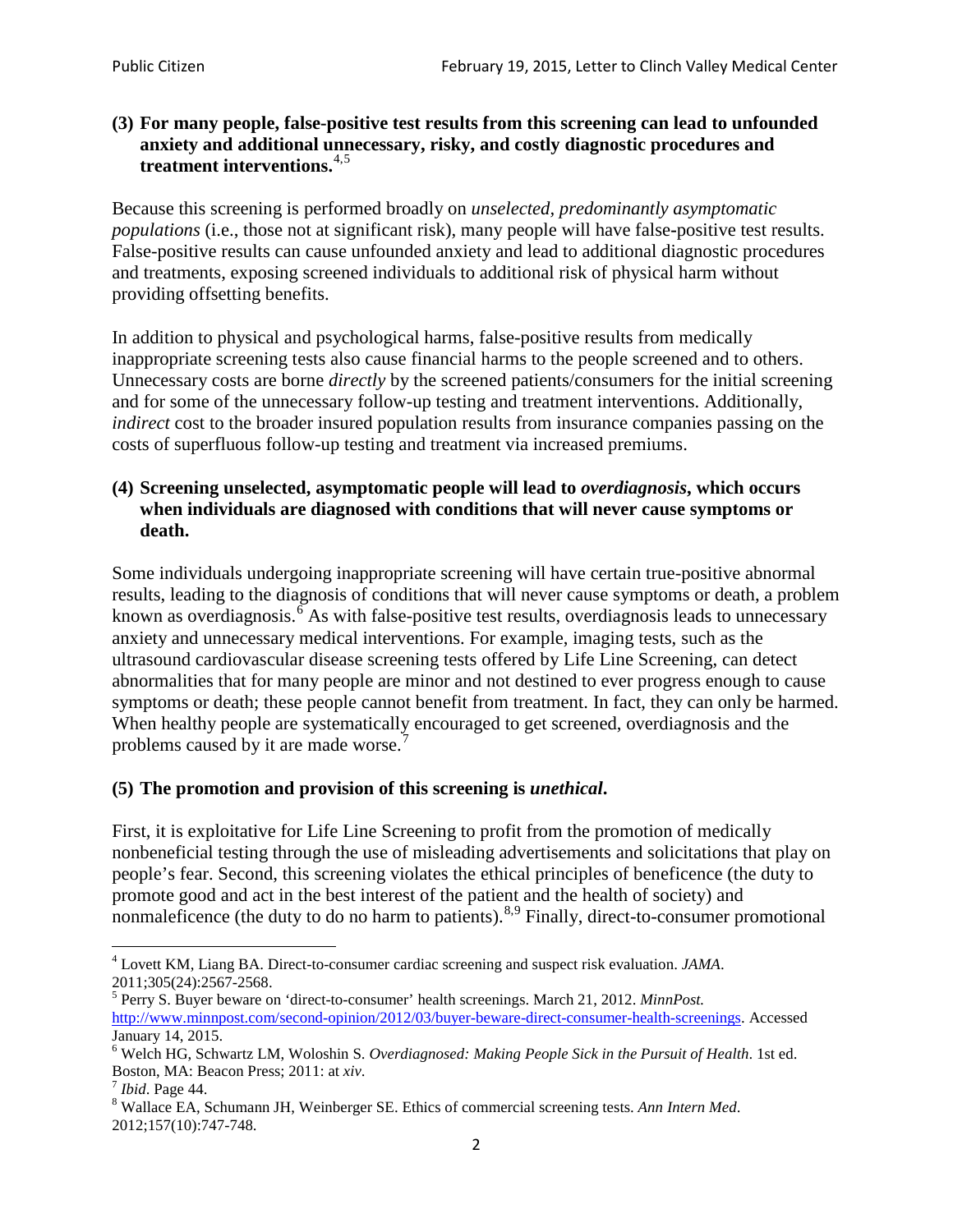materials for screening tests that fail to disclose published guidelines on recommended indications for these tests, as well as the risks of harm, violate the ethical principle of respect for persons and patient autonomy (the duty to protect and foster a patient's free, uncoerced choices). $\frac{10,11}{10,11}$  $\frac{10,11}{10,11}$  $\frac{10,11}{10,11}$  $\frac{10,11}{10,11}$ 

For these reasons, your institution's partnership with Life Line Screening does a great disservice to the community that you serve and adversely impacts public health more broadly. It is therefore imperative that your institution sever its relationship with Life Line Screening and refrain from endorsing the company's heavily promoted, nonselective, community**-**wide cardiovascular disease and osteoporosis screening programs.

Of note, many institutions like yours responded positively to similar requests from Public Citizen. In particular, on June 19, 2014, we wrote letters to 20 hospitals and medical institutions that had partnered with HealthFair, another company that inappropriately promotes similar direct-to-consumer cardiovascular disease screening tests, urging them to immediately sever their relationship with the company. [12](#page-2-2) Fifteen of the 20 institutions have informed either us or representatives of the news media that they have terminated or will be terminating their relationships with HealthFair. Public Citizen applauded these actions.

On August 11, 2014, the *Journal of the American Medical Association* published a Viewpoint article critical of hospital relationships with DTC disease screening companies.<sup>13</sup> The article co-authored by Erik Wallace, M.D., Associate Dean for the Colorado Springs Branch of the University of Colorado School of Medicine; John Schumann, M.D., Interim President, University of Oklahoma-Tulsa; and Steven Weinberger, M.D., Executive Vice President and Chief Executive Officer of the American College of Physicians, the pre**-**eminent national organization of internists — concluded as follows:

If the primary goal of hospitals and DTC screening companies is to improve the health of the populations they serve, then both entities should provide clear and convincing evidence of net benefit with the tests and treatments they offer. Given the controversy over the values and ethics of DTC screening companies and the services they offer, hospitals should clearly and publicly explain their relationships with DTC screening companies, given the lack of evidence to support mass vascular screenings. Hospitals also should justify such relationships transparently or, as Public Citizen suggests, sever such relationships.

Finally, we would also like to call to your attention the fact that on January 22, 2015, Public Citizen requested that the Federal Trade Commission investigate the advertising and promotional

<sup>&</sup>lt;sup>9</sup> Snyder L, American College of Physicians Ethics, Professionalism, and Human Rights Committee. American College of Physicians ethics manual. Sixth edition. Ann Intern Med. 2012;156(1):73-104.

<span id="page-2-0"></span><sup>&</sup>lt;sup>10</sup> Wallace EA, Schumann JH, Weinberger SE. Ethics of commercial screening tests. *Ann Intern Med*. 2012;157(10):747-748.

<span id="page-2-1"></span> $11$  Snyder L, American College of Physicians Ethics, Professionalism, and Human Rights Committee. American College of Physicians ethics manual: Sixth edition. *Ann Intern Med*. 2012;156(1):73-104.<br><sup>12</sup> Public Citizen. Letters to twenty hospitals and medical institutions asking them to end their partnerships with

<span id="page-2-2"></span>HealthFair. [http://www.citizen.org/hrg2206.](http://www.citizen.org/hrg2206) Accessed October 2, 2014.

<span id="page-2-3"></span><sup>13</sup> Wallace EA, Schumann JH, Weinberger SE. Hospital relationships with direct-to-consumer screening companies. *JAMA*. 2014;312(9):891-892. Published online August 11, 2014. doi:10.1001/jama.2014.9500.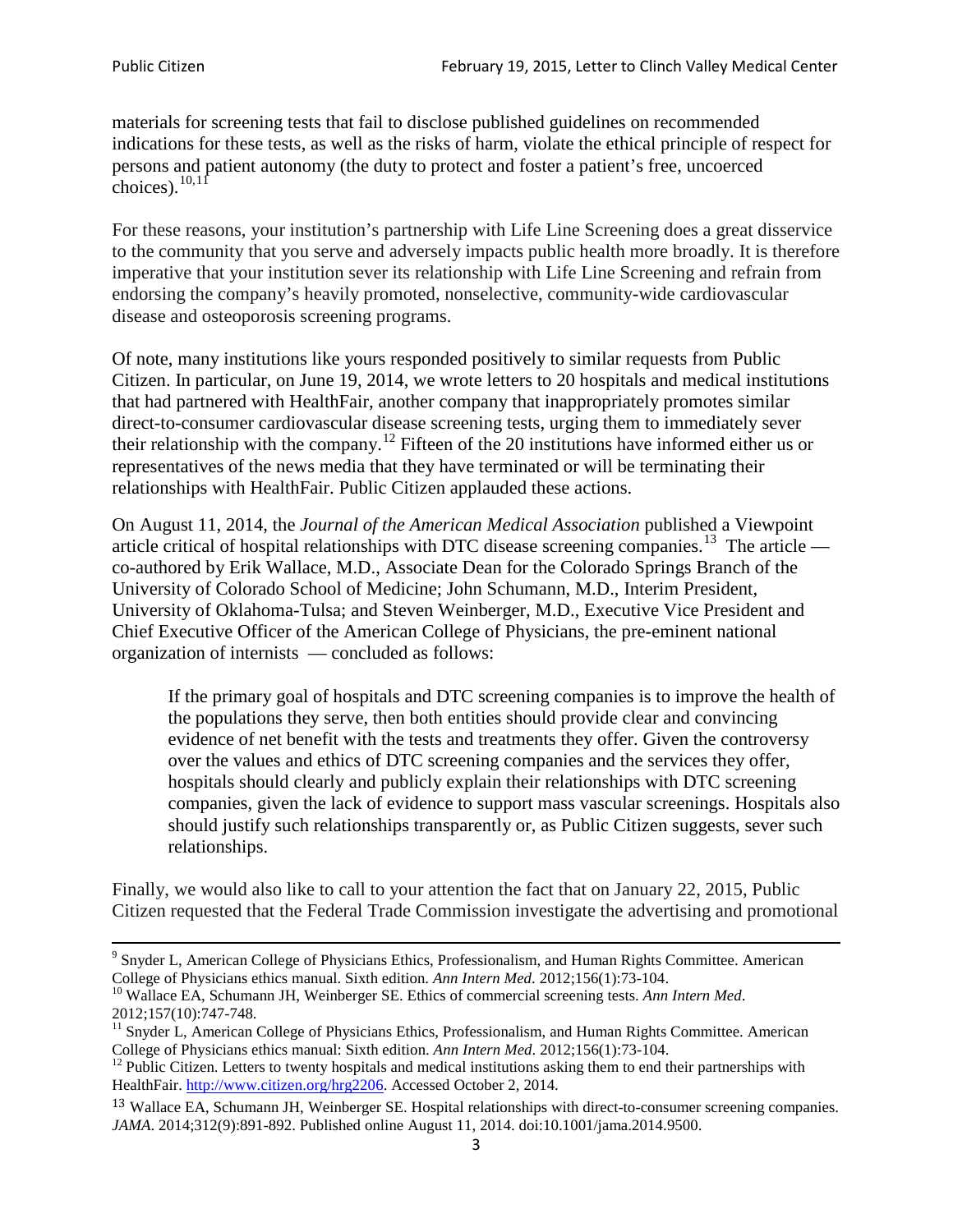activities of Life Line Screening. There is evidence that the company's advertising and promotional materials contain numerous statements that may be deceptive within the meaning of the Federal Trade Commission Act. These materials make unsubstantiated medical-benefit efficacy claims about Life Line Screening's primary cardiovascular disease and osteoporosis screening package, and they omit information material to consumers regarding the risks of adverse health-related outcomes and financial harms that may result from the screening.

Thank you for your prompt attention to this important patient safety and public health issue. Please contact us when you end your relationship with Life Line Screening.

Sincerely,

Vikram Krishnasamy, M.D., M.P.H. Researcher Public Citizen's Health Research Group

Michael Carome, M.D. **Director** Public Citizen's Health Research Group

Sidney M. Wolfe, M.D. Founder and Senior Adviser Public Citizen's Health Research Group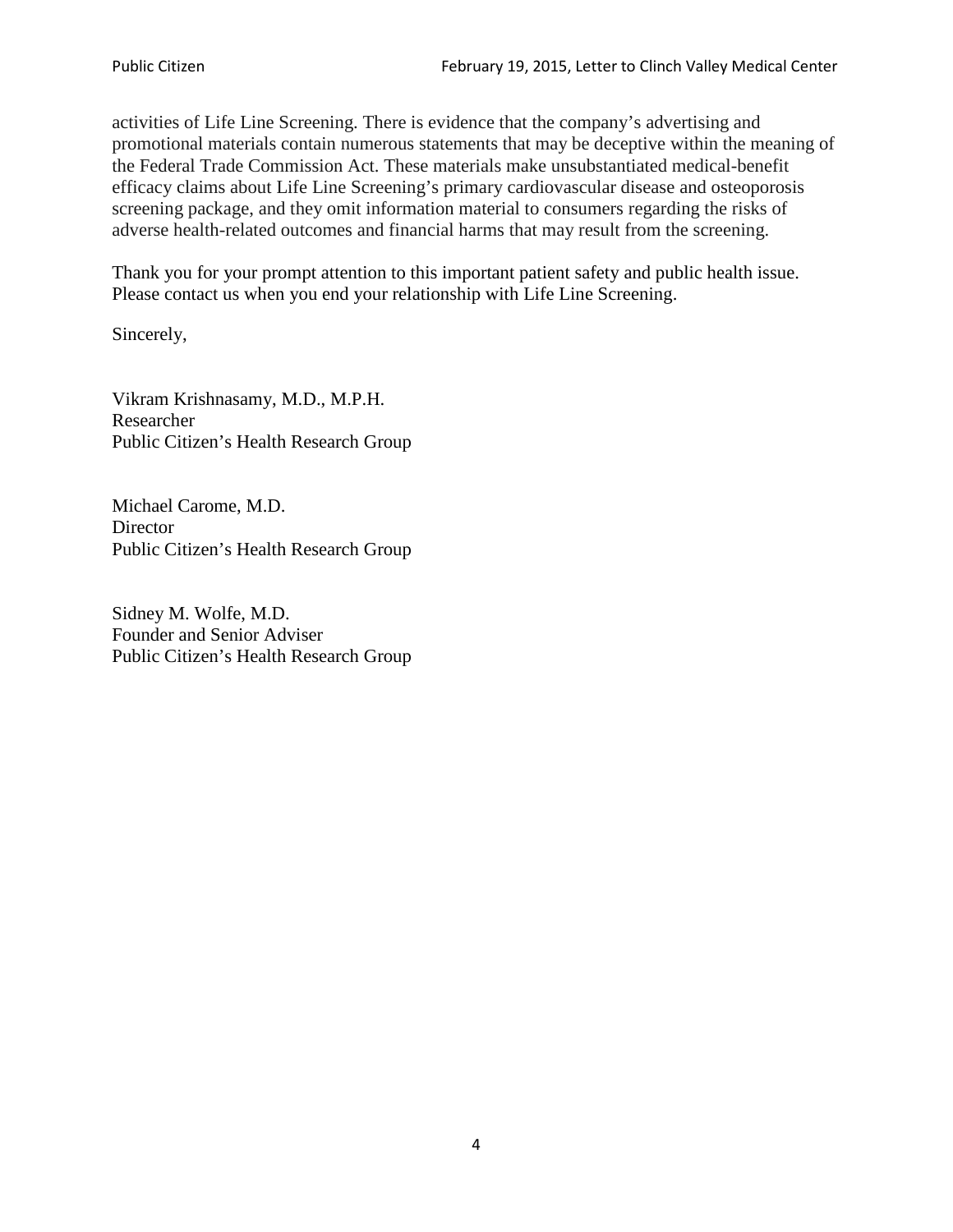# **Appendix**

## **Assessment of Cardiovascular Disease and Osteoporosis Screening Tests Offered by Life Line Screening**

Life Line Screening heavily promotes directly to consumers a package of four cardiovascular disease screening tests plus an osteoporosis risk assessment test.<sup>[14](#page-4-0),[15](#page-4-1)</sup> The four cardiovascular disease screening tests in the package are an electrocardiogram to screen for atrial fibrillation, a carotid artery ultrasound, an abdominal aortic aneurysm ultrasound, and a peripheral arterial disease test. The osteoporosis risk assessment test is an ultrasound of the heel bone to measure bone mass density.

Promotional materials describing these screening tests on the Life Line Screening website and in direct-to-consumer print solicitations mailed directly to people's homes misleadingly note the following:

Since our inception in 1993, we have screened nearly eight million people, and currently screen nearly one million people each year at over 16,000 screening events nationwide. Through this experience, we often identify serious health issues and **have helped save thousands of lives**. [16](#page-4-2) [Emphasis added]

"These screenings have **proven to be safe and accurate** in detecting your risks of stroke and vascular disease – so you and your doctor can do something about it before it's too late."<sup>[17](#page-4-3)</sup> [Emphasis added]

The Life Line Screening promotional materials recommend that adults over age 50 undergo these five screening tests annually:<sup>[18](#page-4-4),[19,](#page-4-5)[20,](#page-4-6)[21](#page-4-7),[22](#page-4-8)</sup>

Q. Who needs to be screened?

A. The answer is anyone over 50 who wants to be proactive about his or her health. …

Received November 2014.<br><sup>16</sup> Life Line Screening. Who we are. http://www.lifelinescreening.com/Who-We-Are. Accessed January 9, 2015.

<span id="page-4-3"></span><span id="page-4-2"></span><sup>17</sup> Undated letter from Kevin DeWeese, Director of Clinical Operations, Life Line Screening, to a consumer. Received November 2014.

<span id="page-4-0"></span><sup>&</sup>lt;sup>14</sup> Life Line Screening. Screening packages. [http://www.lifelinescreening.com/What-We-Do/Screening-Packages.](http://www.lifelinescreening.com/What-We-Do/Screening-Packages) AccessedJanuary 9, 2015.

<span id="page-4-1"></span><sup>&</sup>lt;sup>15</sup> Undated letter from Kevin DeWeese, Director of Clinical Operations, Life Line Screening, to a consumer.

<span id="page-4-4"></span><sup>&</sup>lt;sup>18</sup> Life Line Screening. Atrial fibrillation screening. [http://www.lifelinescreening.com/What-We-Do/What-We-](http://www.lifelinescreening.com/What-We-Do/What-We-Screen-For/Atrial-Fibrillation)[Screen-For/Atrial-Fibrillation.](http://www.lifelinescreening.com/What-We-Do/What-We-Screen-For/Atrial-Fibrillation) Accessed January 9, 2015.

<sup>&</sup>lt;sup>19</sup> Life Line Screening. Carotid artery disease screening. [http://www.lifelinescreening.com/What-We-Do/What-We-](http://www.lifelinescreening.com/What-We-Do/What-We-Screen-For/Carotid-Artery-Disease)

<span id="page-4-6"></span><span id="page-4-5"></span>[Screen-For/Carotid-Artery-Disease.](http://www.lifelinescreening.com/What-We-Do/What-We-Screen-For/Carotid-Artery-Disease) Accessed January 9, 2015.<br><sup>20</sup> Life Line Screening. Abdominal aortic aneurysm screening.. http://www.lifelinescreening.com/What-We-<br>Do/What-We-Screen-For/Abdominal-Aortic-Aneurysms. Acces

<span id="page-4-7"></span><sup>&</sup>lt;sup>21</sup> Life Line Screening. Peripheral arterial disease screening. [http://www.lifelinescreening.com/What-We-Do/What-](http://www.lifelinescreening.com/What-We-Do/What-We-Screen-For/Peripheral-Arterial-Disease)

<span id="page-4-8"></span>[We-Screen-For/Peripheral-Arterial-Disease.](http://www.lifelinescreening.com/What-We-Do/What-We-Screen-For/Peripheral-Arterial-Disease) Accessed January 9, 2015.<br><sup>22</sup> Life Line Screening. Osteoporosis screening/bone density test. [http://www.lifelinescreening.com/What-We-](http://www.lifelinescreening.com/What-We-Do/What-We-Screen-For/Osteoporosis)[Do/What-We-Screen-For/Osteoporosis.](http://www.lifelinescreening.com/What-We-Do/What-We-Screen-For/Osteoporosis) Accessed January 9, 2015.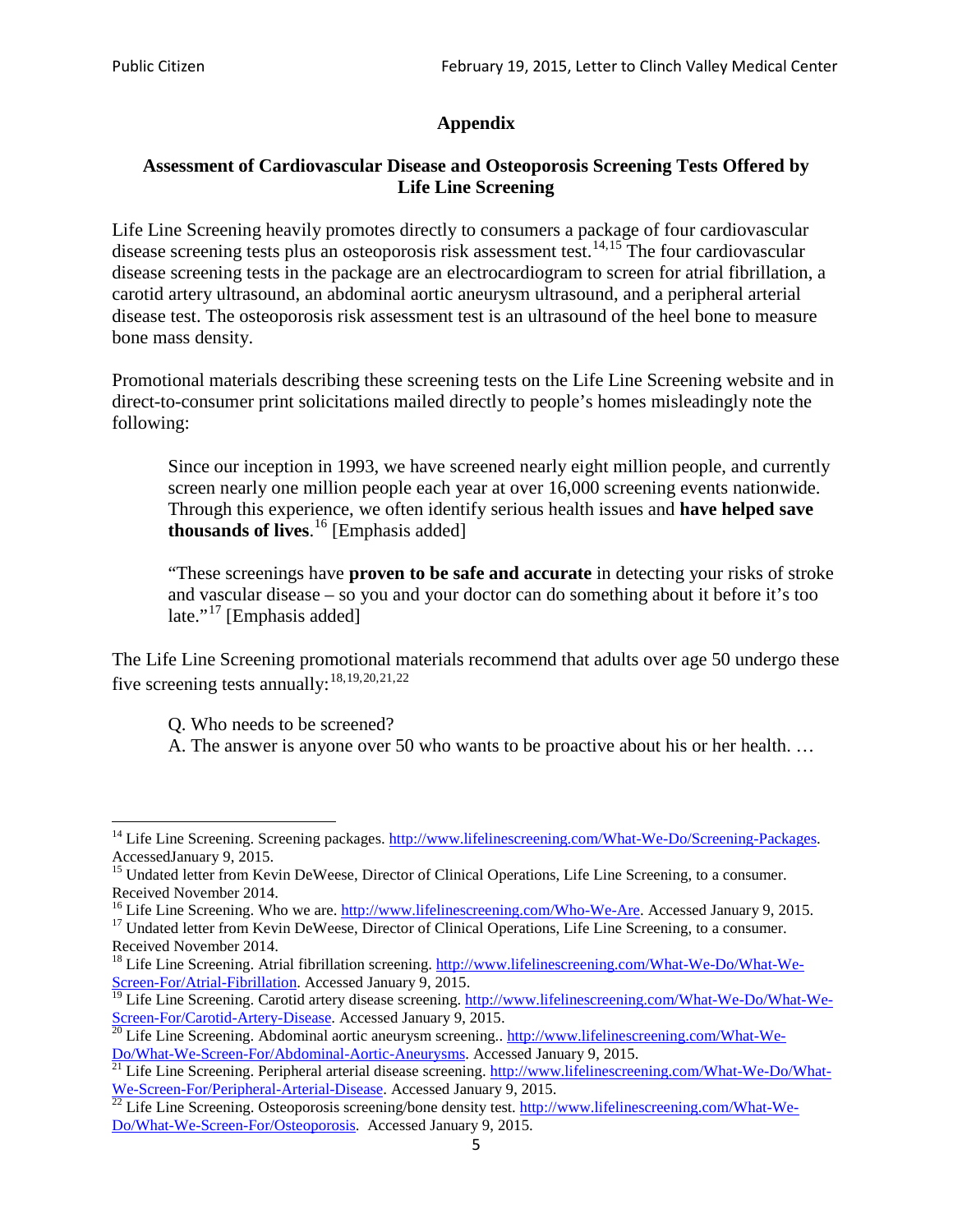However if you have a family history of stroke or heart disease, or if you have high risk factors such as being overweight, high cholesterol, smoking, or lack exercise you may wish to be screened, even if you are in your  $40^\circ$ s.<sup>[23](#page-5-0)</sup>

Life Line Screening's primary package is offered at a price of \$149, purportedly providing consumers a "savings of \$181."<sup>[24](#page-5-1)</sup>

Life Line Screening seeks to prompt asymptomatic individuals for whom screening for asymptomatic cardiovascular disease and osteoporosis is *not clinically indicated* to undergo screening by using inappropriate direct-to-consumer advertisements and solicitations that target consumer fear about having undetected, potentially life-threatening diseases.<sup>[25](#page-5-2)</sup> Examples of such statements found on Life Line Screening's website and print solicitation materials include the following:

- Website: "The absence of risk factors does **not** guarantee that a person will not die from a heart attack. In fact, 1 in 3 people who develop a myocardial infarction (MI) will not have any of the conventional risk factors, which include smoking, unhealthy diet, obesity, physical inactivity, high blood pressure, diabetes and raised lipids."[26](#page-5-3) [Emphasis in original]
- Website: "Similarly, **80% – 85% of strokes occur without warning in asymptomatic patients**, so they can only be significantly reduced by finding and treating the disease before it happens."<sup>[27](#page-5-4)</sup> [Emphasis added]
- Website: "Abdominal aortic aneurysms pose a threat because **they are usually silent until a medical emergency occurs**."[28](#page-5-5) [Emphasis added]
- Website: "**Aneurysms are a health risk because they can burst or rupture. A ruptured aneurysm can cause severe internal bleeding, which can lead to shock or even death.**"<sup>[29](#page-5-6)</sup> [Emphasis in original]
- Website: "Your carotid arteries are the two large blood vessels in your neck that supply blood to your brain. When these arteries become clogged with cholesterol, they become

<span id="page-5-0"></span><sup>&</sup>lt;sup>23</sup> Life Line Screening. Questions  $\&$  answers about Life Line Screening. Enclosure to undated letter from Kevin DeWeese, Director of Clinical Operations, Life Line Screening, to a consumer. Received November 2014.

<span id="page-5-1"></span><sup>&</sup>lt;sup>24</sup> Undated letter from Kevin DeWeese, Director of Clinical Operations, Life Line Screening, to a consumer. Received November 2014.

<span id="page-5-2"></span><sup>25</sup> Lovett KM, Liang BA. Direct-to-consumer cardiac screening and suspect risk evaluation. *JAMA*.  $2011;305(24):2567-2568$ .<br><sup>26</sup> Life Line Screening. The benefits of ultrasound screening in key cardiovascular disease areas.

<span id="page-5-3"></span>[http://www.lifelinescreeningresearch.com/the-benefits-of-ultrasound-screening/.](http://www.lifelinescreeningresearch.com/the-benefits-of-ultrasound-screening/) Accessed January 9, 2015.<br><sup>28</sup> Life Line Screening. Abdominal aortic aneurysm screening. http://www.lifelinescreening.com/What-We-<sup>28</sup>

<span id="page-5-5"></span><span id="page-5-4"></span>[Do/What-We-Screen-For/Abdominal-Aortic-Aneurysms.](http://www.lifelinescreening.com/What-We-Do/What-We-Screen-For/Abdominal-Aortic-Aneurysms) Accessed January 9, 2015. <sup>29</sup> Life Line Screening. Abdominal aortic aneurysm (AAA).

<span id="page-5-6"></span>[http://www.lifelinescreening.com/~/media/Files/US/pdfs/FactSheetAAAupdated.ashx.](http://www.lifelinescreening.com/~/media/Files/US/pdfs/FactSheetAAAupdated.ashx) Accessed January 9, 2015.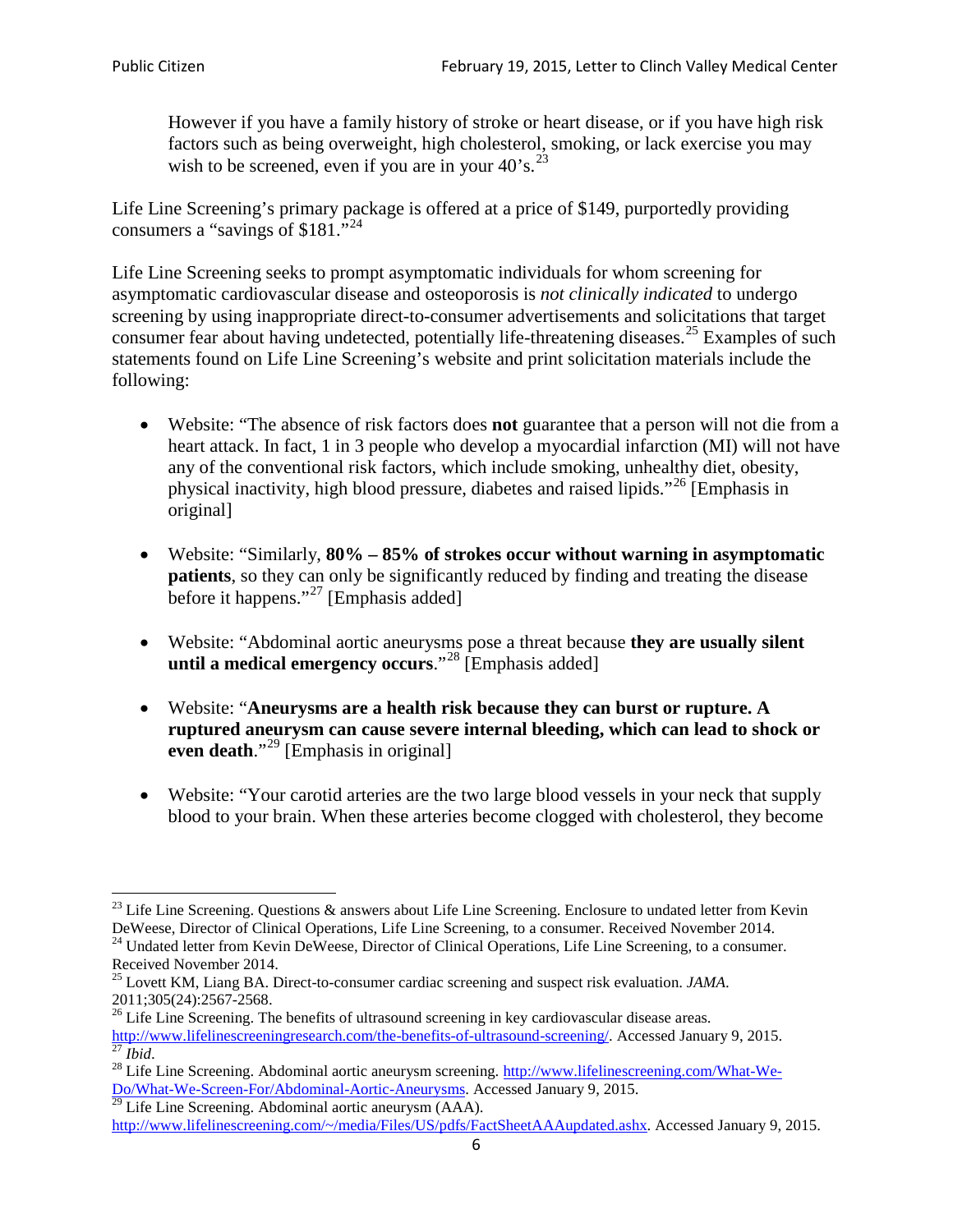**dangerously narrow**. **If a blood clot occurs in the carotid arteries, then blood cannot reach your brain and a stroke can result**. "<sup>[30](#page-6-0)</sup> [Emphasis added]

- Website: "A ruptured aortic aneurysm can cause massive internal bleeding and requires prompt emergency treatment to prevent death. **It is estimated that 80% of people with a ruptured aneurysm will die, and that many of these will die before being able to reach a hospital.**"<sup>[31](#page-6-1)</sup> [Emphasis added]
- Website: "As we age, bones begin to break down faster than new bone can be formed. Osteoporosis removes minerals from bones until they become so weak and brittle that they fracture very easily. Actions such as bending to pick up a newspaper, lifting a vacuum, or even coughing can cause a fracture. **Some fractures, such as hip fractures, may require hospitalization or major surgery, and may result in disability or even**  death."<sup>[32](#page-6-2)</sup> [Emphasis added]
- Direct-to-consumer letter: "These screenings have proven to be safe and accurate in detecting **your risks of stroke and vascular disease** – so you and your doctor **can do something about it before it's too late**."<sup>[33](#page-6-3)</sup> [Emphasis added]
- Direct-to-consumer letter: "The lifetime risk of stroke for middle-aged men and women is 1 in 5 for women and 1 in 6 for men, and **it takes a terrible toll on families**."[34](#page-6-4) [Emphasis added]
- Direct-to-consumer letter: "Life Line Screening has conducted nearly 8 million screenings, and customers sometimes tell us they feel the **screenings saved their lives**."[35](#page-6-5) [Emphasis added]
- Direct-to-consumer letter:  $36$  "What's inside your arteries?" [Emphasis in original]

As discussed below, a review of current evidence-based guidelines and relevant scientific literature fails to provide support for use of these five tests — individually or together as a package — for widespread screening of asymptomatic individuals in the general adult population over age 50 on a one-time basis, let alone annually. For many individuals, the risks of harm outweigh the benefits of the testing. Moreover, since the tests are not clinically indicated for most people being screened, and since many people will undergo additional unnecessary testing, these screenings are resulting in financial harm to many individuals.

<span id="page-6-0"></span><sup>&</sup>lt;sup>30</sup> Life Line Screening. Carotid artery disease screening. [http://www.lifelinescreening.com/What-We-Do/What-We-](http://www.lifelinescreening.com/What-We-Do/What-We-Screen-For/Carotid-Artery-Disease)[Screen-For/Carotid-Artery-Disease.](http://www.lifelinescreening.com/What-We-Do/What-We-Screen-For/Carotid-Artery-Disease) Accessed January 9, 2015.<br><sup>31</sup> *Ibid.* 32 Life Line Screening. Osteoporosis screening/bone density test. [http://www.lifelinescreening.com/What-We-](http://www.lifelinescreening.com/What-We-Do/What-We-Screen-For/Osteoporosis)

<span id="page-6-2"></span><span id="page-6-1"></span>[Do/What-We-Screen-For/Osteoporosis.](http://www.lifelinescreening.com/What-We-Do/What-We-Screen-For/Osteoporosis) Accessed January 9, 2015. <sup>33</sup> Undated letter from Kevin DeWeese, Director of Clinical Operations, Life Line Screening, to a consumer.

<span id="page-6-3"></span>Received November 2014.<br><sup>34</sup> Ibid.

<span id="page-6-4"></span>

<span id="page-6-5"></span><sup>34</sup> *Ibid*. 35 *Ibid*. 36 *Ibid*.

<span id="page-6-6"></span>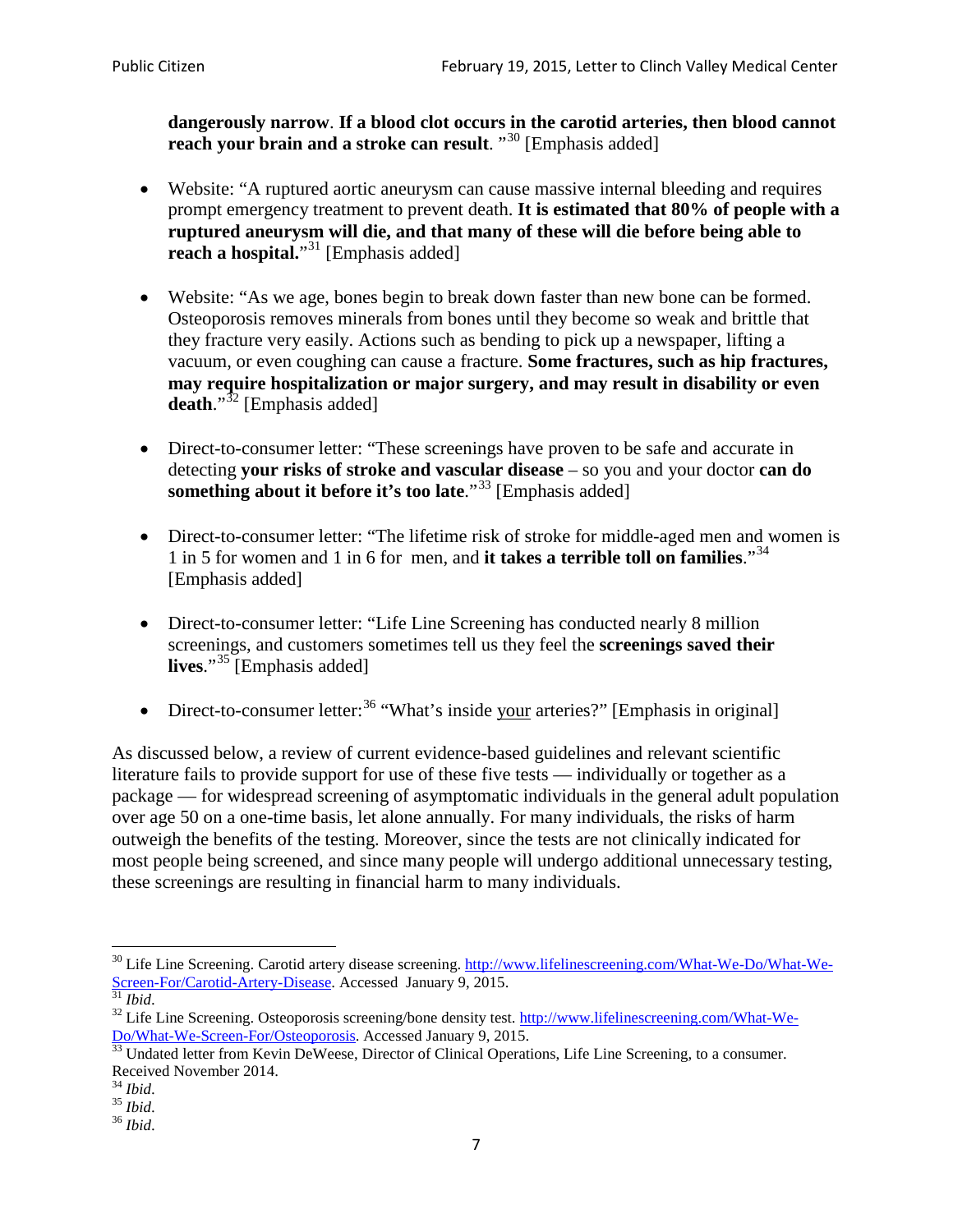Although the following screening tests sound appealing, each one either: (a) clinically benefits only appropriately selected high-risk groups of patients (rather than *all* adults over age 50); or (b) has not been scientifically proven to provide any clinically meaningful benefit to anyone. Widespread and indiscriminate use of these tests is likely to be harmful to large numbers of individuals in the general, asymptomatic population by yielding a significant number of falsepositive test results, leading to subsequent unnecessary diagnostic procedures and treatments, associated adverse effects of those procedures and treatments, and unwarranted anxiety in tested individuals. In addition, some individuals undergoing inappropriate screening will have truepositive abnormal results, but the abnormalities found will never cause symptoms or death, leading to overdiagnosis.

# **A. Atrial fibrillation screening with electrocardiogram (ECG):**

The Life Line Screening online promotional materials state:<sup>[37](#page-7-0)</sup>

Atrial Fibrillation is the most common type of heart arrhythmia (abnormal heartbeat). It occurs when the heart's upper chambers (the atria) beat irregularly or quiver. Without an effective heartbeat blood isn't pumped completely out of the atria, causing blood to pool and possibly clot. A clot can travel to other parts of the body, including the brain, where it may result in stroke.

Screening for Atrial Fibrillation

• A non-invasive procedure used to detect irregular heartbeat (a major risk factor for stroke), an Atrial Fibrillation screening is performed by attaching [ECG] electrodes above your wrists and ankles.

Who should have an atrial fibrillation screening?

• Anyone with risk factors for stroke, atrial fibrillation or carotid artery disease

How often should I get an atrial fibrillation screening?

• Annually

<span id="page-7-1"></span>However, we are not aware of any major medical professional organization that endorses widespread screening of asymptomatic patients younger than age 65 for atrial fibrillation. In addition, atrial fibrillation can be detected in most patients who have the condition simply by checking for an irregularly irregular pulse during a physical exam.

In 2011, the American Heart Association (AHA) and the American Stroke Association (ASA) jointly issued updated evidence-based guidelines for the primary prevention of stroke.<sup>[38](#page-7-1)</sup> The

<span id="page-7-0"></span><sup>&</sup>lt;sup>37</sup> Life Line Screening. Atrial fibrillation screening. [http://www.lifelinescreening.com/What-We-Do/What-We-](http://www.lifelinescreening.com/What-We-Do/What-We-Screen-For/Atrial-Fibrillation)[Screen-For/Atrial-Fibrillation.](http://www.lifelinescreening.com/What-We-Do/What-We-Screen-For/Atrial-Fibrillation) Accessed January 9, 2015.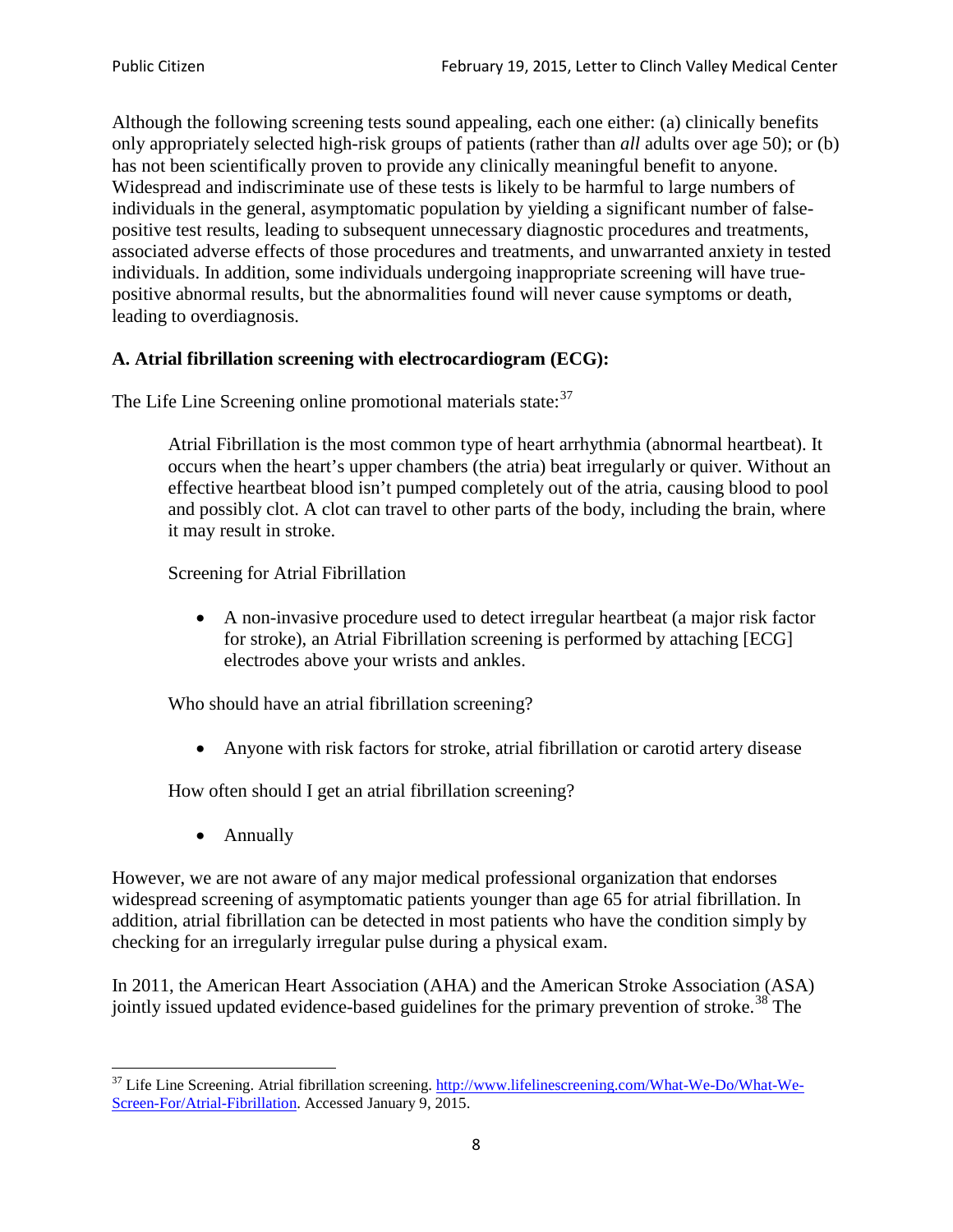American Academy of Neurology (AAN) affirmed the value of these guidelines. The 2011 AHA/ASA guidelines provided the following recommendation regarding screening for atrial fibrillation:

Active screening for atrial fibrillation in patients >65 years of age in primary care settings using pulse taking followed by an ECG as indicated can be useful.

In 2014, the AHA and the ASA issued updated evidence-based guidelines for the primary prevention of stroke.<sup>[39](#page-8-0)</sup> The AAN again affirmed the value of the updated guidelines, and the American Association of Neurological Surgeons, the Congress of Neurological Surgeons and the Preventive Cardiovascular Nurses Association endorsed them. The update provided the following recommendation regarding screening for atrial fibrillation:

Active screening for AF in the primary care setting in patients >65 years of age by pulse assessment followed by ECG as indicated can be useful.

In 2010 and 2012, the European Society of Cardiology issued evidence-based guidelines that similarly recommended that patients ages 65 and older be screened for atrial fibrillation by their primary health care providers by checking the pulse, followed by an ECG in case of irregularity. $40,41$  $40,41$ 

# **B. Stroke/Carotid Artery Ultrasound:**

The Life Line Screening online promotional materials state:<sup>[42](#page-8-3)</sup>

Your carotid arteries are the two large blood vessels in your neck that supply blood to your brain. When these arteries become clogged with cholesterol, they become dangerously narrow. If a blood clot occurs in the carotid arteries, then blood cannot reach your brain and a stroke can result. …

<sup>&</sup>lt;sup>38</sup> Goldstein LB, Bushnell CD, Adams RJ, et al. Guidelines for the primary prevention of stroke: A guideline for healthcare professionals from the American Heart Association/American Stroke Association. *Stroke*.

<sup>2011;42(2):517-584.</sup> [see page 1 for title, authors, ANA affirmation; see page 21 for recommendation]

<span id="page-8-0"></span> $\frac{2011,42(2)(317,601)}{39}$  Meschia JF, Bushnell C, Goden-Albala B, et al. Guidelines for the primary prevention of stroke: A statement for healthcare professionals from the American Heart Association/American Stroke Association. *Stroke*.

<sup>2014;45(12):3754-3832.</sup> [see page 1 for title, authors, ANA affirmation and other endorsements; see page 24 for recommendation]

<span id="page-8-1"></span><sup>40</sup> Camm AJ, Kirchhof P, Lip GYH, et al. Guidelines for the management of atrial fibrillation: The Task Force for the Management of Atrial Fibrillation of the European Society of Cardiology (ESC). *Eur Heart J*. 2010;31:2369- 2429. [See page 50]

<span id="page-8-2"></span><sup>41</sup> Camm AJ, Lip GYH, De Caterina R, et al. 2012 focused update of the ESC Guidelines for the management of atrial fibrillation: An update of the 2010 ESC Guidelines for the management of atrial fibrillation. *Eur Heart J*.

<span id="page-8-3"></span><sup>&</sup>lt;sup>2012</sup>;23(21):2719-2747. [See page 273] 42 Life Line Screening. [http://www.lifelinescreening.com/What-We-Do/What-We-](http://www.lifelinescreening.com/What-We-Do/What-We-Screen-For/Carotid-Artery-Disease)[Screen-For/Carotid-Artery-Disease.](http://www.lifelinescreening.com/What-We-Do/What-We-Screen-For/Carotid-Artery-Disease) Accessed January 9, 2015.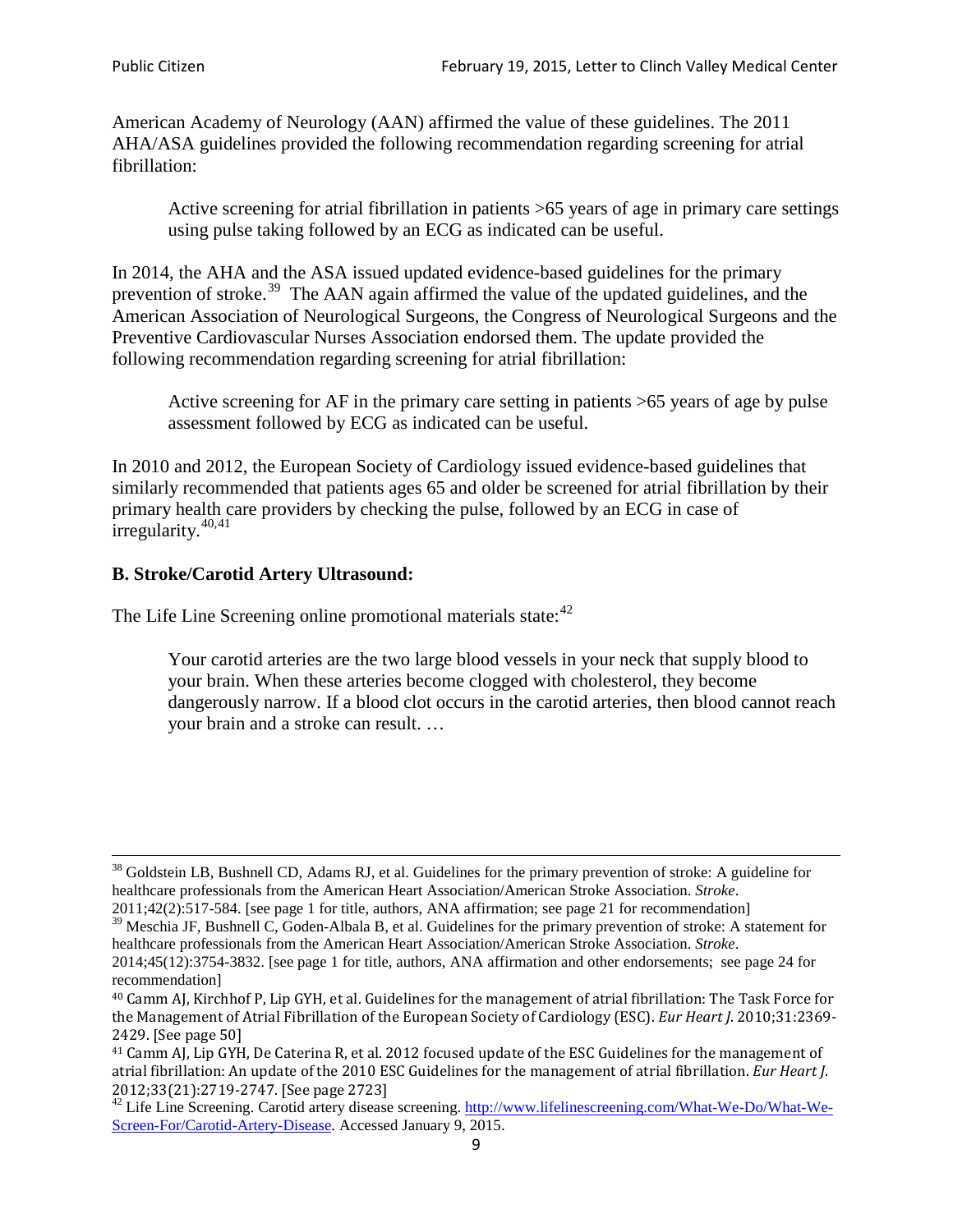Carotid Artery Disease (Plaque) Screening

• Simple, painless and non-invasive, this screening uses cutting-edge Doppler color flow ultrasound technology to create images of the carotid arteries while also measuring blood flow through them.

Who should have a carotid artery screening?

- Anyone over age 50
- Anyone over age 40 with risk factors

How often should I get a carotid artery screening?

• Annually

However, several major medical professional organizations affirmatively recommend *against* indiscriminate screening with carotid artery ultrasounds in low-risk, asymptomatic individuals, and we are not aware of any major medical professional organization that endorses such screening.

Good evidence indicates that although stroke is a leading cause of death and disability in the United States, a relatively small proportion of all disabling, unheralded strokes are due to carotid artery disease. Studies also suggest that only about 1 percent of the general population older than 65 has severe carotid artery stenosis (60 to 90 percent narrowing).<sup>[43](#page-9-0)</sup> Carotid artery stenosis is more prevalent in older adults, smokers, those with hypertension and those with heart disease; unfortunately, research has not found any single risk factor or clinically useful risk stratification tool that can reliably and accurately distinguish people who have clinically important carotid artery stenosis from those who do not.<sup>[44](#page-9-1)</sup>

In 2006, the AHA and the ASA issued a series of evidence-based guidelines for the primary prevention of stroke.<sup>[45](#page-9-2)</sup> The value of the guidelines was affirmed by the AAN. Although the guidelines did not include a specific recommendation about screening the general population for asymptomatic carotid stenosis, they did state the following:

Although highly selected patients may benefit, screening of general populations for asymptomatic carotid stenosis is unlikely to be cost-effective. The cost-effectiveness of even a one-time screening approach would be highly dependent on the ability to identify a group of persons with a high pretest likelihood of having high-grade asymptomatic disease, the availability of a screening test with a very high sensitivity and specificity when used on a side-scale basis, and very low perioperative complication rates.

<span id="page-9-0"></span> $^{43}$  U.S. Preventive Services Task Force. Screening for carotid artery stenosis: U.S. Preventive Services Task Force recommendation statement. Ann Intern Med. 2007;147(12):854-859.

<span id="page-9-2"></span>

<span id="page-9-1"></span><sup>&</sup>lt;sup>44</sup> *Ibid*. <sup>45</sup> Goldstein LB, Adams R, Alberts MJ, et al. Primary prevention of ischemic stroke: A guideline from the American <sup>45</sup> Goldstein LB, Adams R, Alberts MJ, et al. Primary prevention of ischemic stroke: A guide Heart Association/American Stroke Association Stroke Council. *Stroke*. 2006;37(6):1583-633.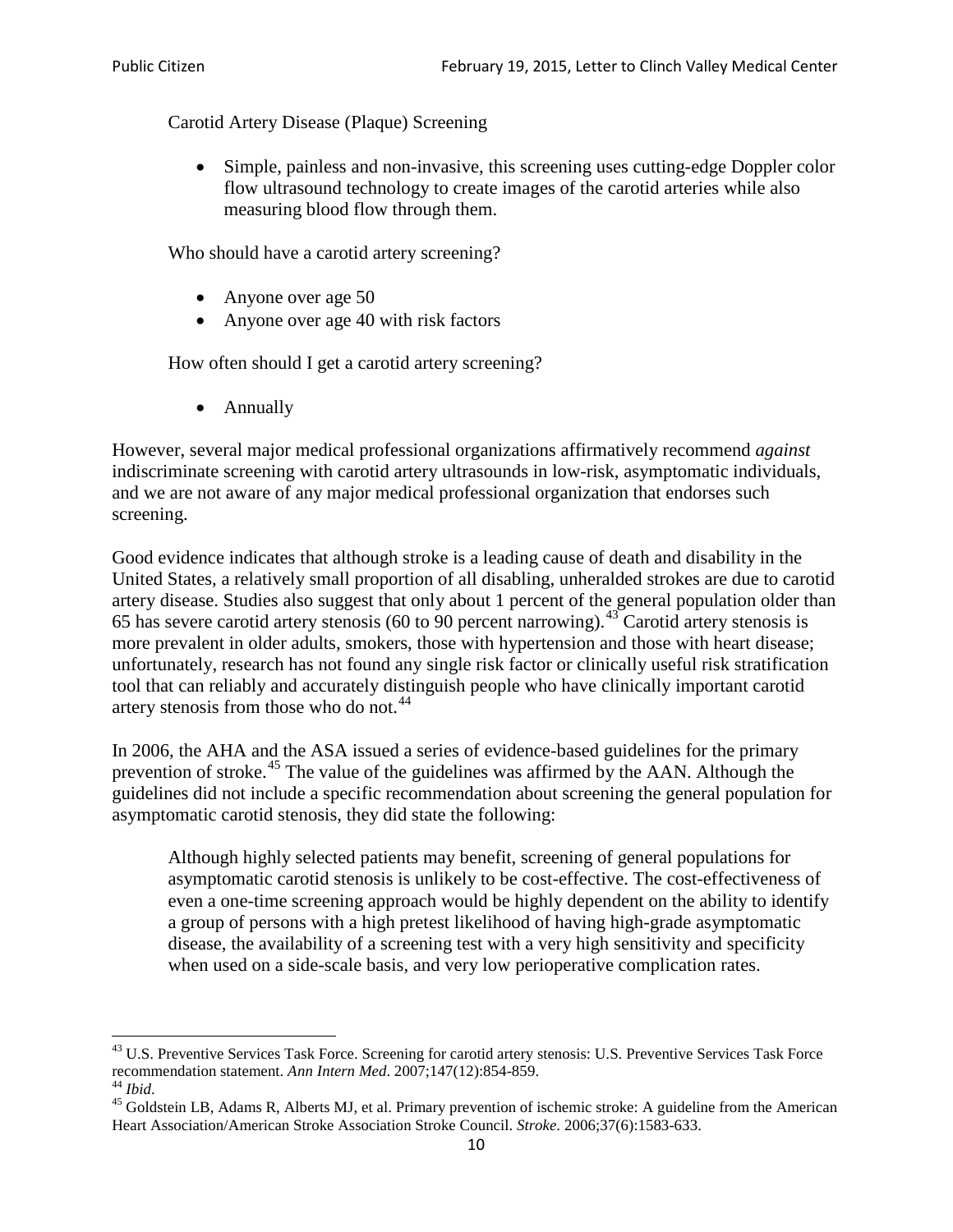These conditions for cost-effective screening are not met for carotid artery ultrasound screening of asymptomatic individuals in the general population, as discussed below.

In 2011, the AHA and the ASA issued updated guidelines for the primary prevention of stroke, the value of which was again affirmed by the  $AAN<sup>46</sup>$  $AAN<sup>46</sup>$  $AAN<sup>46</sup>$ . The updated guidelines stated the following:

Population screening for asymptomatic carotid artery stenosis is not recommended.

In 2014, the AHA and the ASA issued updated guidelines for the primary prevention of stroke.<sup>47</sup> The AAN again affirmed the value of the updated guidelines, and the American Association of Neurological Surgeons, the Congress of Neurological Surgeons, and the Preventive Cardiovascular Nurses Association endorsed them. The updated guidelines stated the following:

Screening low-risk populations for asymptomatic carotid artery stenosis is not recommended.

In 2007, the U.S. Preventive Services Task Force (USPSTF) issued an evidence-based grade D recommendation *against* screening for asymptomatic carotid artery stenosis in the general population.[48](#page-10-2) In making this a grade D recommendation, the USPSTF concluded with moderate certainty that for individuals with asymptomatic carotid artery stenosis, the benefits of screening do not outweigh the harms. It noted, in particular, the following:

#### **Importance**

Good evidence indicates that although stroke is a leading cause of death and disability in the United States, a relatively small proportion of all disabling, unheralded strokes is due to [carotid artery stenosis].

#### **Detection**

The most feasible screening test for severe [carotid artery stenosis] (for example, 60% to 99% stenosis) is duplex ultrasonography. Good evidence indicates that this test has moderate sensitivity and specificity and yields many false-positive results. A positive result on duplex ultrasonography is often confirmed by digital subtraction angiography, which is more accurate but can cause serious adverse events. Noninvasive confirmatory tests, such as magnetic resonance angiography, involve some inaccuracy. Given these facts, some people with false-positive test results may receive unnecessary invasive carotid endarterectomy surgery.

<span id="page-10-0"></span><sup>&</sup>lt;sup>46</sup> Goldstein LB, Bushnell CD, Adams RJ, et al. Guidelines for the primary prevention of stroke: A guideline for healthcare professionals from the American Heart Association/American Stroke Association. *Stroke*.<br>2011;42(2):517-584. [see page 1 for title, authors, ANA affirmation; see page 25 for recommendation]

<span id="page-10-1"></span><sup>&</sup>lt;sup>47</sup> Meschia JF, Bushnell C, Goden-Albala B, et al. Guidelines for the primary prevention of stroke: A statement for healthcare professionals from the American Heart Association/American Stroke Association. *Stroke*. 2014;45(12):3754-3832. [see page 1 for title, authors, ANA affirmation and other endorsements; see page 30 for

recommendation]

<span id="page-10-2"></span><sup>&</sup>lt;sup>48</sup> U.S. Preventive Services Task Force. Screening for carotid artery stenosis: U.S. Preventive Services Task Force recommendation statement. *Ann Intern Med*. 2007;147(12):854-9.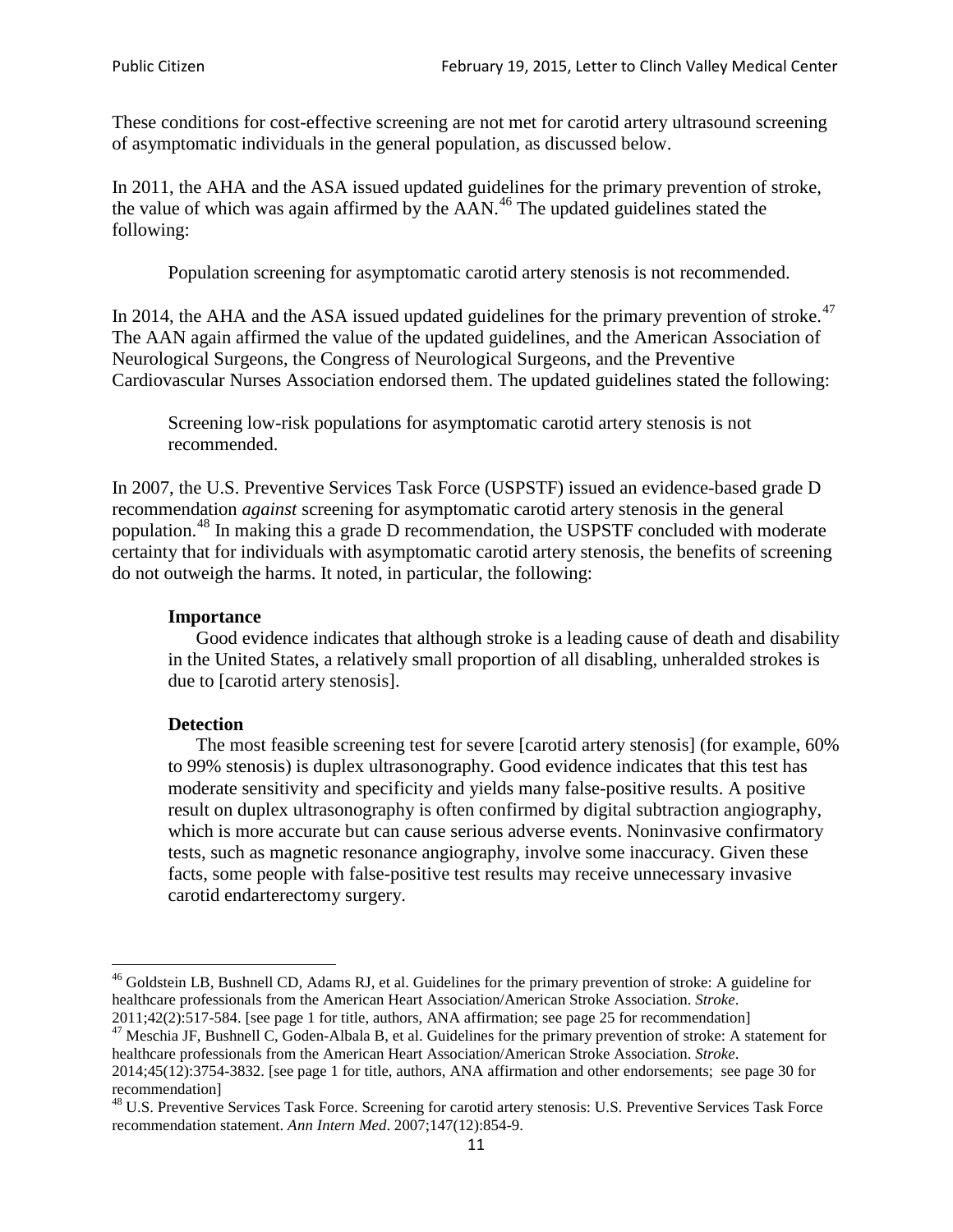### **Benefits of Detection and Early Intervention**

Good evidence indicates that in selected, high-risk trial participants with asymptomatic severe [carotid artery stenosis], carotid endarterectomy by selected surgeons reduces the 5-year absolute incidence of all strokes or perioperative death by approximately 5%. These benefits would be less among asymptomatic people in the general population. For the general primary care population, the benefits are judged to be no greater than small.

### **Harms of Detection and Early Intervention**

Good evidence indicates that both the testing strategy and the treatment with carotid endarterectomy can cause harms. A testing strategy that includes angiography will itself cause some strokes. A testing strategy that does not include angiography will cause some strokes by leading to carotid endarterectomy in people who do not have severe [carotid artery stenosis]. In excellent centers, carotid endarterectomy is associated with a 30-day stroke or mortality rate of about 3%; some areas have higher rates. These harms are judged to be no less than small.

In July 2014, the USPSTF issued an updated recommendation against screening for asymptomatic carotid artery stenosis in the general population.<sup>[49](#page-11-0)</sup> In reaffirming its prior recommendation, the USPSTF concluded with moderate certainty that the harms of screening for asymptomatic carotid artery stenosis outweigh the benefits. The USPSTF presented the following updated rationale: $50$ 

#### **Importance**

Stroke is a leading cause of death and disability in the United States. Although asymptomatic carotid artery stenosis is a risk factor for stroke, it causes a relatively small proportion of strokes.

#### **Detection**

The most feasible screening test for carotid artery stenosis (defined as 60% to 99% stenosis) is ultrasonography. Although adequate evidence indicates that this test has high sensitivity and specificity, in practice, ultrasonography yields many false-positive results in the general population, which has a low prevalence of carotid artery stenosis (approximately 0.5% to 1%). There are no externally validated, reliable tools that can determine who is at increased risk for carotid artery stenosis or for stroke when carotid artery stenosis is present. Adequate evidence indicates that the accuracy of screening by auscultation of the neck is poor.

## **Benefits of Detection and Early Intervention**

There is no direct evidence on the benefits of screening for carotid artery stenosis. Adequate evidence indicates that in selected trial participants with asymptomatic carotid artery stenosis, carotid endarterectomy (CEA) performed by selected surgeons reduces the absolute incidence of all strokes or perioperative death by approximately 3.5%

<span id="page-11-0"></span><sup>&</sup>lt;sup>49</sup> LeFevre on behalf of the U.S. Preventive Services Task Force. Screening for asymptomatic carotid artery stenosis: U.S. Preventive Services Task Force Recommendation Statement. *Ann Intern Med*. Published online July 8, 2014. doi:10.7326/M14-1333. <sup>50</sup> *Ibid*.

<span id="page-11-1"></span>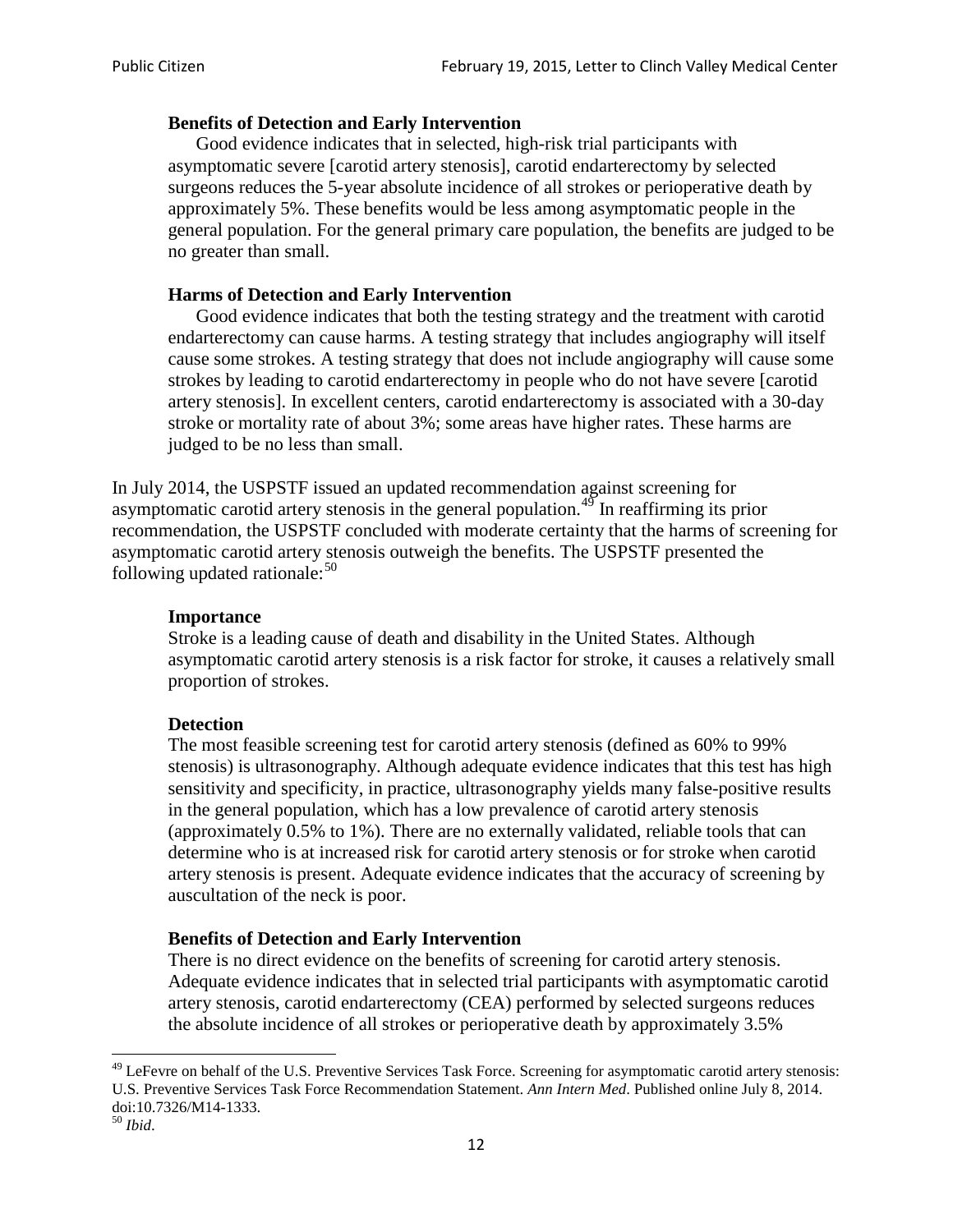compared with (outdated) medical management. However, this difference is probably smaller with current optimal medical management. The magnitude of these benefits would be smaller in asymptomatic persons in the general population. For the general primary care population, the magnitude of benefit is small to none. There is no evidence that identification of asymptomatic carotid artery stenosis leads to any benefit from adding or increasing medication doses (beyond current standard medical therapy for cardiovascular disease prevention).

#### **Harms of Detection and Early Intervention**

Adequate evidence indicates that both the testing strategy for carotid artery stenosis and treatment with CEA can cause harms. Although screening with ultrasonography has few direct harms, all screening strategies, including those with or without confirmatory tests (that is, digital subtraction or magnetic resonance angiography), have imperfect sensitivity and specificity and could lead to unnecessary interventions and result in serious harms. In selected centers similar to those in the trials, CEA is associated with a 30-day stroke or mortality rate of approximately 2.4%; reported rates are as high as approximately 5% in low-volume centers and 6% in certain states. Myocardial infarctions are reported in 0.8% to 2.2% of patients after CEA. The 30-day stroke or mortality rate after carotid angioplasty and stenting (CAAS) is approximately 3.1% to 3.8%. The overall magnitude of harms of screening and subsequent treatment of asymptomatic carotid artery stenosis is small to moderate depending on patient population, surgeon, center volume, and geographic location.

In 2007, the American Society of Neuroimaging, with co-sponsorship by the Society of Vascular and Interventional Neurology, issued evidence-based recommendations on the screening of asymptomatic carotid artery disease in the general population and selected subsets of patients.<sup>[51](#page-12-0)</sup> These societies issued a grade E recommendation *against* screening for carotid artery stenosis in the general population or in a selected population based on age, gender or any other variable alone. The criteria for a grade E recommendation were that the prevalence of disease may be high or low but detection and treatment is documented to have no benefit, or prevalence of disease is low. They also issued a grade A recommendation that screening of selective subpopulations of adults age 65 or older with at least three cardiovascular risk factors (hypertension, coronary artery disease, current cigarette smoking or hyperlipidemia) needs to be considered. The criteria of a grade A recommendation were that the prevalence of disease is high and detection and treatment is of documented benefit.

In 2011, the Society for Vascular Surgery issued a position statement recommending ultrasound screening of carotid arteries only for high-risk individuals age 55 or older, taking into account cardiovascular risk factors, such as a history of hypertension, diabetes mellitus, smoking,

<span id="page-12-0"></span><sup>&</sup>lt;sup>51</sup> Qureshi AI, Alexandrov AV, Tegeler CH, et al. Guidelines for screening of extracranial carotid artery disease: a statement for healthcare professionals from the multidisciplinary practice guidelines committee of the American Society of Neuroimaging; cosponsored by the Society of Vascular and Interventional Neurology. *J Neuroimaging*. 2007;17(1):19-47.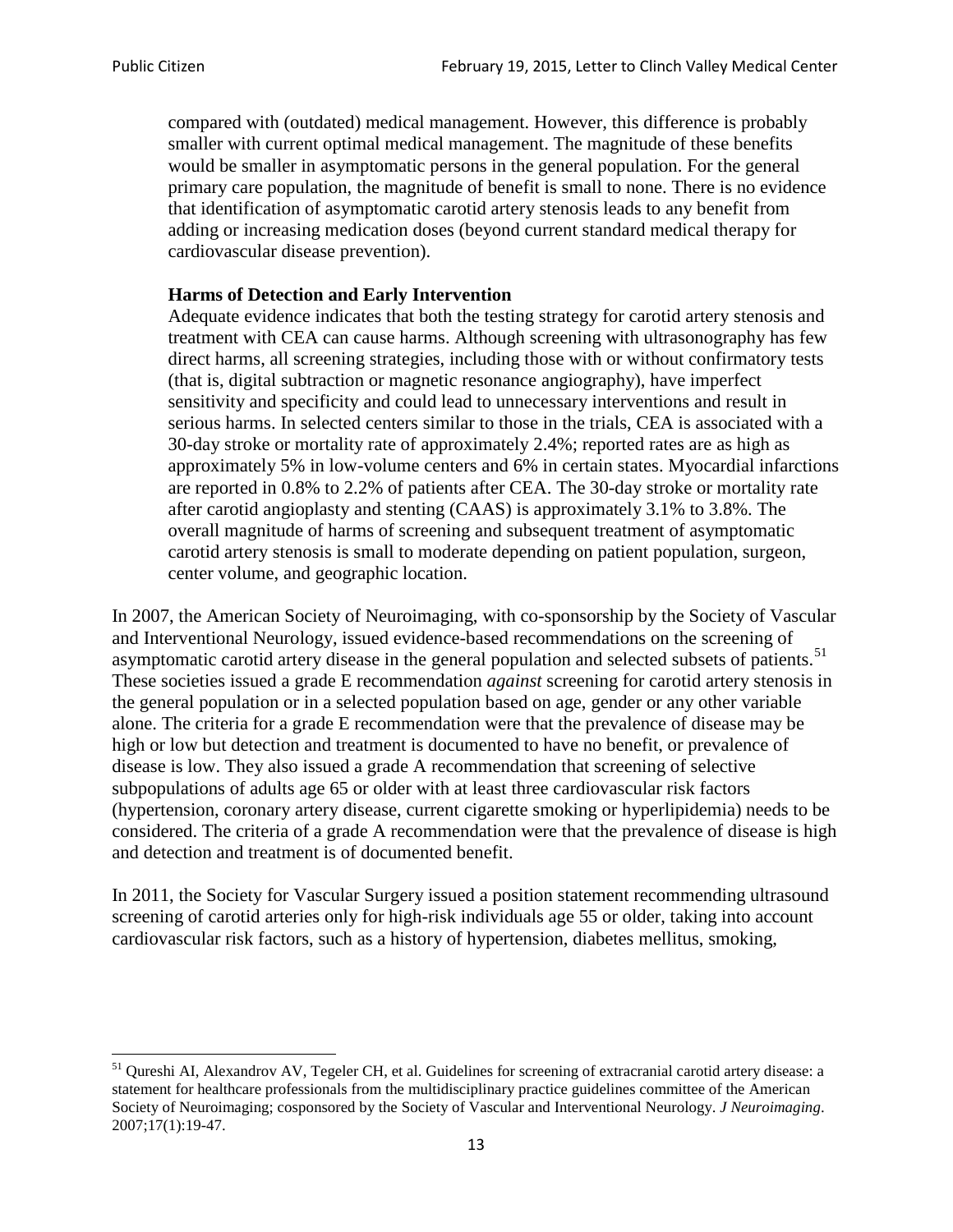hypercholesterolemia, or known cardiovascular disease.<sup>[52](#page-13-0)</sup> The position statement provided little substantive evidence to support this recommendation.

Thus, screening for carotid artery stenosis with ultrasound in the general, asymptomatic population has *not* been shown to significantly improve clinical outcomes, and numerous medical professional organizations strongly recommend against such screening.

### **C. Abdominal Aortic Aneurysm Ultrasound:**

The Life Line Screening online promotional materials state:<sup>[53](#page-13-1)</sup>

An Abdominal Aortic Aneurysm (AAA), a specific kind of aneurysm, is a condition in which the lining of the blood vessel called the aorta is enlarged within the abdomen. Abdominal aortic aneurysms pose a threat because they are usually silent until a medical emergency occurs.

The abdominal aorta is the largest blood vessel in the body and the main artery that originates in the heart. As the lining weakens from age and other risk factors, the vessel wall thins and expands. …

Screening for Aortic Aneurysms

• A painless, non-invasive procedure, an abdominal aortic aneurysm screening requires you to lie on your back while a technician uses ultrasound to take images and measurements of your abdominal aorta. …

Who should have an aortic aneurysm screening?

• Anyone with risk factors

How often should I get an aortic aneurysm screening?

• Annually

By definition, an AAA is present when aortic diameter equals or exceeds 3.0 cm (slightly more than one inch).<sup>[54](#page-13-2)</sup> Most people who have an AAA show no signs or symptoms until it ruptures. The strongest risk factor for *rupture* of an AAA is the aortic diameter.<sup>[55](#page-13-3)</sup> Thus, risk of AAA rupture rises with increasing size of the aneurysm. AAAs with a diameter between 3.0 and 3.9

<span id="page-13-0"></span> $52$  Society for Vascular Surgery. SVS position statement on vascular screenings. January 2011. http://www.vascularweb.org/about/positionstatements/Pages/svs-position-statement-on-vascular-screening.aspx.<br>Accessed January 14, 2015.

<span id="page-13-1"></span>Accessed Line Screening. Abdominal aortic aneurysm screening. http://www.lifelinescreening.com/What-We-<br>Do/What-We-Screen-For/Abdominal-Aortic-Aneurysms. Accessed January 9, 2015.

<span id="page-13-2"></span> $\frac{1}{54}$  Fleming C, Whitlock EP, Beil TL, Lederle FA. Screening for abdominal aortic aneurysm: A best-evidence systematic review for the U.S. Preventive Services Task Force. *Ann Intern Med.* 2005;142(3):203-211.<br><sup>55</sup> Lederle FA, Johnson GR, Wilson SE, et al. Rupture rate of large abdominal aortic aneurysms in patients refusing

<span id="page-13-3"></span>or unfit for elective repair. *JAMA*. 2002;287(22):2968-2972.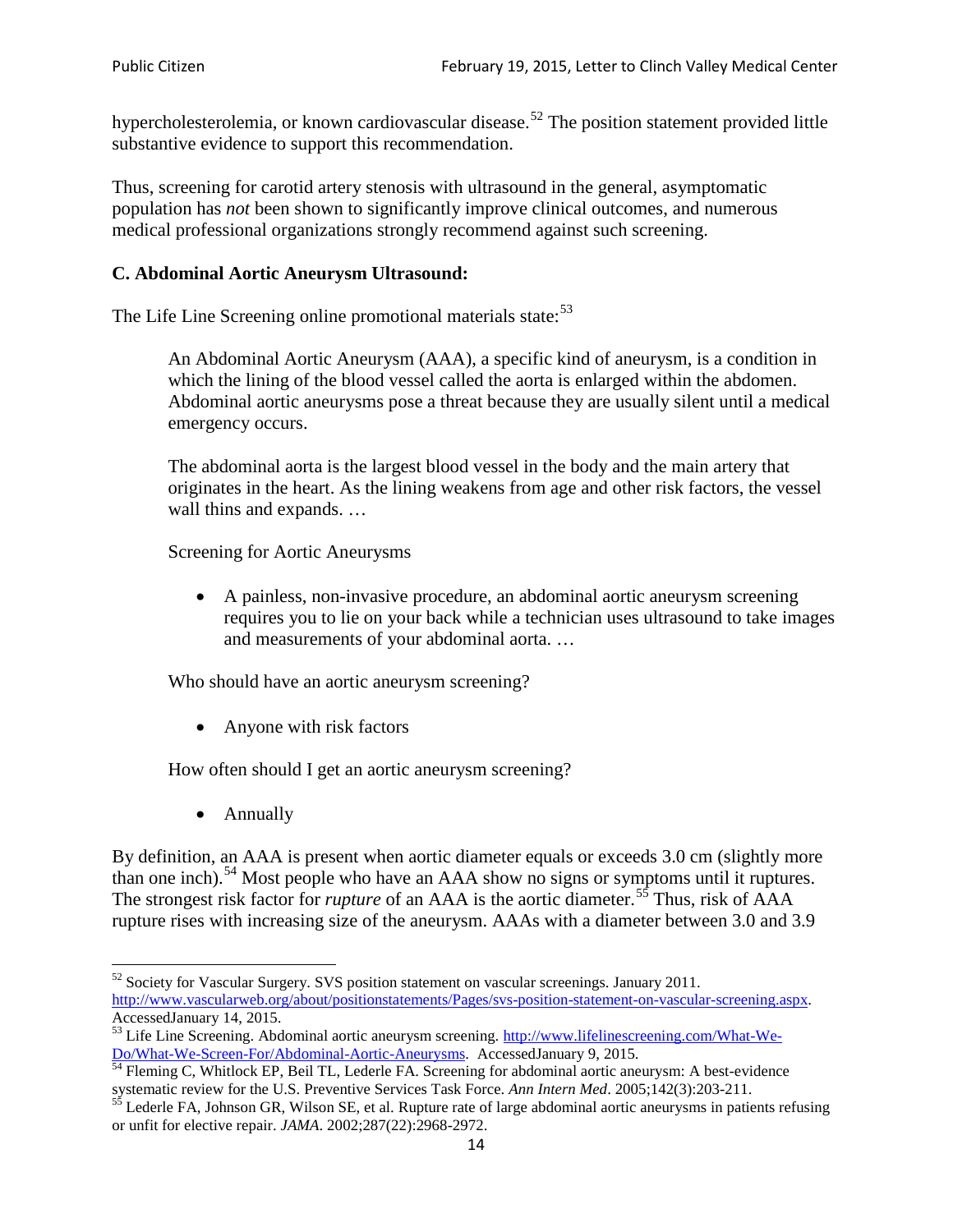cm have an essentially 0 percent annual rupture risk; those with between 4.0 and 4.9 cm have a 1 percent risk; and those between 5.0 and 5.9 cm have a 11 percent annual rupture risk.<sup>[56](#page-14-0)</sup>

In a study of an unselected general population in the U.K., the prevalence of AAA was six times greater in men than women for all age groups.<sup>[57](#page-14-1)</sup> For men not screened for  $AAA$ , almost all deaths from ruptured AAAs occurred after age 65, with more than half occurring before age 80.<sup>[58](#page-14-2)</sup> For women not screened for AAA, the majority of AAA-related deaths occurred after age 80.<sup>[59](#page-14-3)</sup>

Several major medical professional organizations affirmatively recommend one-time ultrasound screening for AAAs *only in certain high-risk individuals* given the epidemiology of AAAs described above, and we are not aware of any major medical professional organization that endorses indiscriminate ultrasound screening for AAAs in low-risk, asymptomatic individuals.

In 2005, the USPSTF issued the following evidence-based recommendations for AAA screening:  $60$ 

(1) A grade B recommendation for one-time screening for AAA by ultrasonography in men age 65 to 75 who have ever smoked. In making this a grade [B recommendation,](http://www.uspreventiveservicestaskforce.org/uspstf/gradespre.htm#brec) the USPSTF offered the following rationale:

> The USPSTF found good evidence that screening for AAA and surgical repair of large AAAs ( $\geq$ 5.5 cm) in men age 65 to 75 years who have ever smoked (current and former smokers) leads to decreased AAA-specific mortality. There is good evidence that abdominal ultrasonography, performed in a setting with adequate quality assurance (that is, in an accredited facility with credentialed technologists), is an accurate screening test for AAA. There is also good evidence of important harms of screening and early treatment, including an increased number of surgeries with associated clinically significant morbidity and mortality, and short-term psychological harms. On the basis of the moderate magnitude of net benefit, the USPSTF concluded that the benefits of screening for AAA in men age 65 to 75 years who have ever smoked outweigh the harms.

(2) No recommendation for or against screening for AAA in men age 65 to 75 who have *never* smoked. In making this grade C recommendation, the USPSTF offered the following rationale:

> The USPSTF found good evidence that screening for AAA in men age 65 to 75 years who have never smoked leads to decreased AAA-specific mortality. There is, however, a lower prevalence of large AAAs in men who have never smoked

<span id="page-14-0"></span><sup>&</sup>lt;sup>56</sup> LeFevre ML on behalf of the U.S. Preventive Services Task Force. Screening for abdominal aortic aneurysm: U.S. Preventive Services Task Force recommendation statement. *Ann Intern Med*. Online June 24, 2014. doi:

<span id="page-14-1"></span><sup>10.7326/</sup>M14-1204.<br> $57$  Scott RA, Bridgewater SG, Ashton HA. Randomized clinical trial of screening for abdominal aortic aneurysm in women. *Br J Surg.* 2002;89(3):283-285.

<span id="page-14-4"></span><span id="page-14-3"></span>

<span id="page-14-2"></span><sup>&</sup>lt;sup>58</sup> *Ibid.*<br><sup>59</sup> *Ibid.* 2002;<br><sup>60</sup> U.S. Preventive Services Task Force. Screening for abdominal aortic aneurysm: Recommendation statement. *Ann Intern Med*. 2005;142(3):198-202.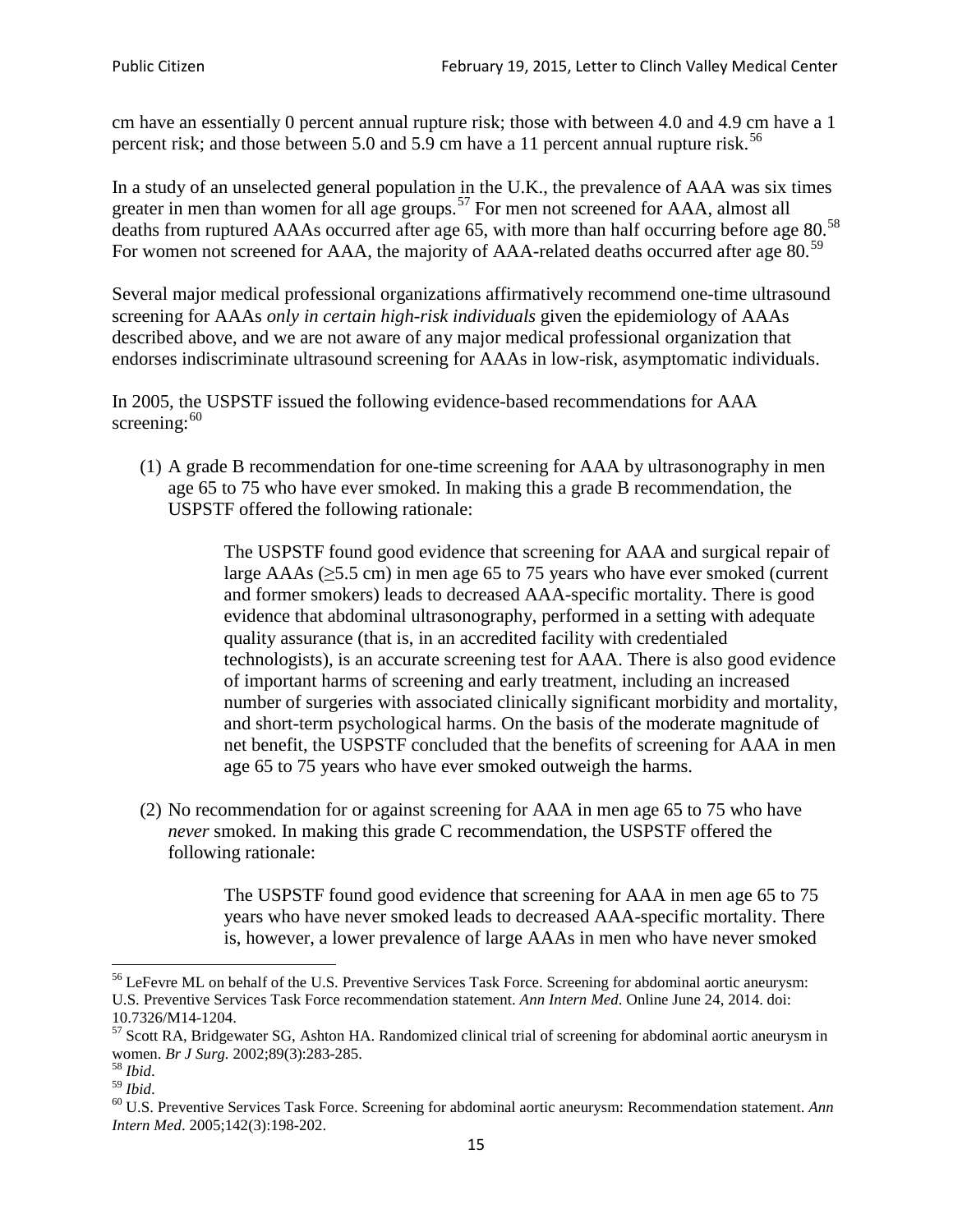compared with men who have ever smoked; thus, the potential benefit from screening men who have never smoked is small. There is good evidence that screening and early treatment lead to important harms, including an increased number of surgeries with associated clinically significant morbidity and mortality, and short-term psychological harms. The USPSTF concluded that the balance between the benefits and harms of screening for AAA is too close to make a general recommendation in this population.

(3) A grade D recommendation *against* routine screening for AAA in women. In making this a grade D recommendation, the USPSTF offered the following rationale:

> Because of the low prevalence of large AAAs in women, the number of AAArelated deaths that can be prevented by screening this population is small. There is good evidence that screening and early treatment result in important harms, including an increased number of surgeries with associated morbidity and mortality, and psychological harms. The USPSTF concluded that the harms of screening women for AAA therefore outweigh the benefits.

In June 2014, the USPSTF issued a revised recommendation statement, based on an updated review of the available evidence published between January 2004 and January 2013.<sup>[61](#page-15-0)</sup> The updated recommendations differ slightly from the 2005 recommendations and include the following: $62$ 

(1) A grade B recommendation for one-time screening for AAA with ultrasonography in men ages 65 to 75 who have ever smoked (no change from 2005). The USPSTF provided the following updated rationale for this unchanged recommendation:

> Four large, population-based, randomized, controlled trials (RCTs) show that invitation to 1-time screening for AAA is associated with reduced AAA-specific mortality in men. This benefit begins 3 years after testing and persists up to 15 years. In addition, risk reduction for AAA rupture and emergency surgery persists up to 10 to 13 years.

> In the 2 highest-quality trials, the relative reduction in AAA-specific mortality after 13 years was 42% to 66%. In the largest trial, where prevalence of AAA was approximately 5% in the screened group, screening was associated with an absolute risk reduction in death of 1.4 per 1000 men.

Abdominal aortic aneurysms are most prevalent in men who have ever smoked, occurring in approximately 6% to 7% of this population. This prevalence increases the importance of screening in these men because it maximizes the absolute benefit that could be achieved (that is, it improves the likelihood that

<span id="page-15-0"></span><sup>61</sup> Guirguis-Blake JM, Beil TL, Senger CA Whitlock EP. Ultrasonography screening for abdominal aortic aneurysms: A systematic review for the U.S. Preventive Services Task Force. *Ann Intern Med*. 2014;160(5):321- 329.

<span id="page-15-1"></span> $62$  LeFevre ML on behalf of the U.S. Preventive Services Task Force. Screening for abdominal aortic aneurysm: U.S. Preventive Services Task Force recommendation statement. *Ann Intern Med*. 2014;161(4):281-290..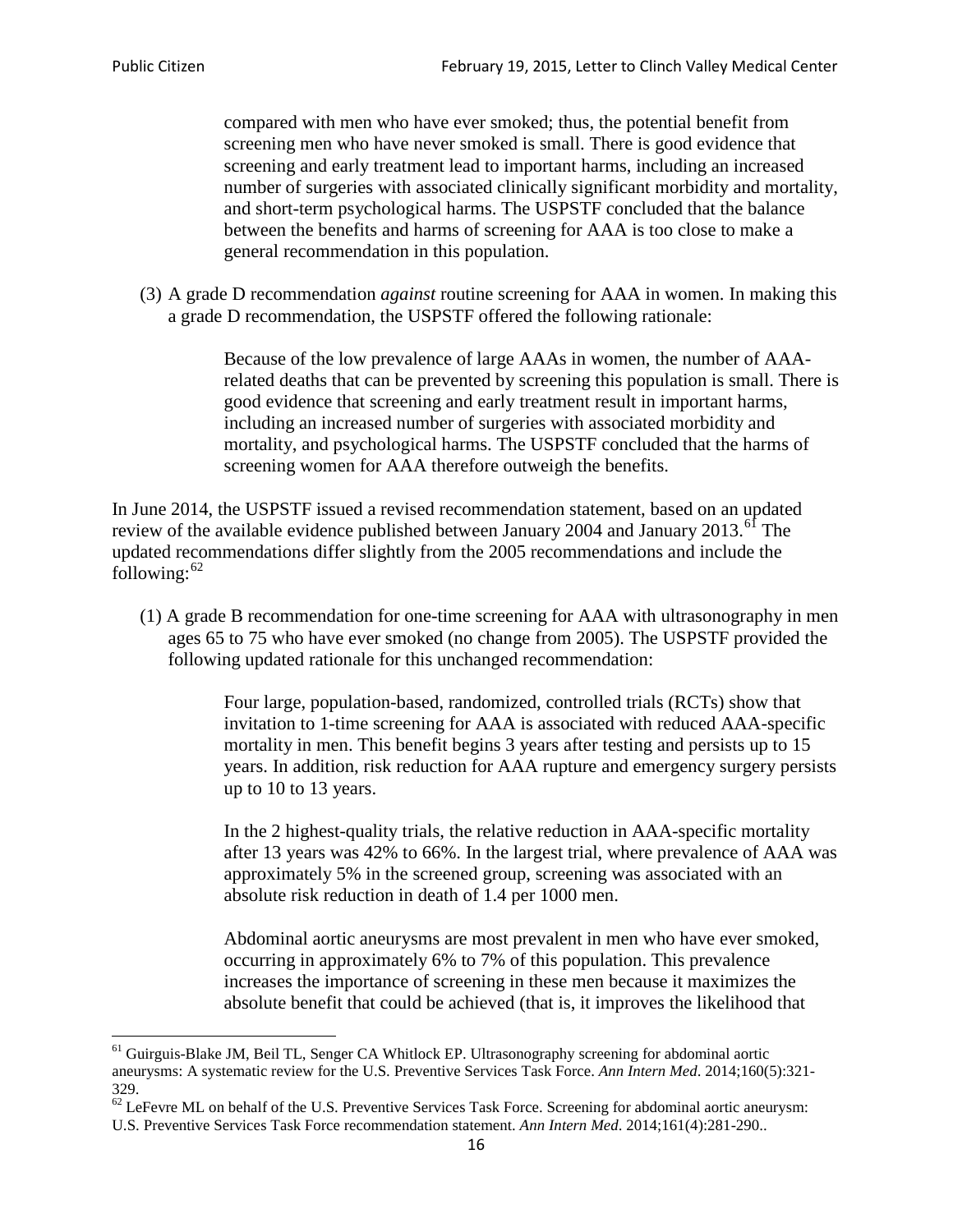men in this group will benefit from screening). Convincing evidence shows that 1-time screening with ultrasonography results in a moderate benefit in men aged 65 to 75 years who have ever smoked.

The USPSTF concluded with high certainty that screening for AAA with ultrasonography in men ages 65 to 75 who have ever smoked has a moderate net benefit.

(2) A grade C recommendation that clinicians *selectively* offer screening for AAA in men ages 65 to 75 who have never smoked rather than routinely screening all men in this group. Evidence indicates that the net benefit of screening all men ages 65 to 75 years who have never smoked is small. In determining whether this service is appropriate in individual cases, patients and clinicians should consider the balance of benefits and harms on the basis of evidence relevant to the patient's medical history, family history, other risk factors, and personal values. The USPSTF offered the following rationale for this new recommendation:

> Screening men overall reduces AAA-specific death, rupture, and emergency surgery. However, the lower prevalence of AAA in men who have never smoked (approximately 2%) substantially reduces the absolute benefit (that is, it greatly lowers the probability that men in this group will benefit from screening). Adequate evidence shows that 1-time screening for AAA with ultrasonography results in a small benefit in men aged 65 to 75 years who have never smoked.

The USPSTF also suggested the following clinical considerations with respect to this new recommendation:

Despite the demonstrated benefits of screening for AAA in men overall, the lower prevalence of AAA in male never-smokers versus male ever-smokers suggests that clinicians should consider a patient's risk factors and the potential for harm before screening for AAA rather than routinely offering screening to all male never-smokers. Important risk factors for AAA include older age and a firstdegree relative with an AAA; other risk factors include a history of other vascular aneurysms, coronary artery disease, cerebrovascular disease, atherosclerosis, hypercholesterolemia, obesity, and hypertension. Factors associated with a reduced risk for AAA include African American race, Hispanic ethnicity, and diabetes.

(3) An I statement concluding that the current evidence is insufficient to assess the balance of benefits and harms of screening for AAA in women ages 65 to 75 who have ever smoked. (An I statement means the USPSTF concludes that the current evidence is insufficient to assess the balance of benefits and harms of the service. Evidence may be lacking, of poor quality, or conflicting, and the balance of benefits and harms cannot be determined.) The USPSTF offered the following rationale for this draft statement:

> *Potential Preventable Burden.* A screening study in Sweden found that the prevalence of AAA in women aged 70 years was low (0.8%) for ever-smokers but increased to 2.0% for current smokers. A meta-analysis of individual-patient data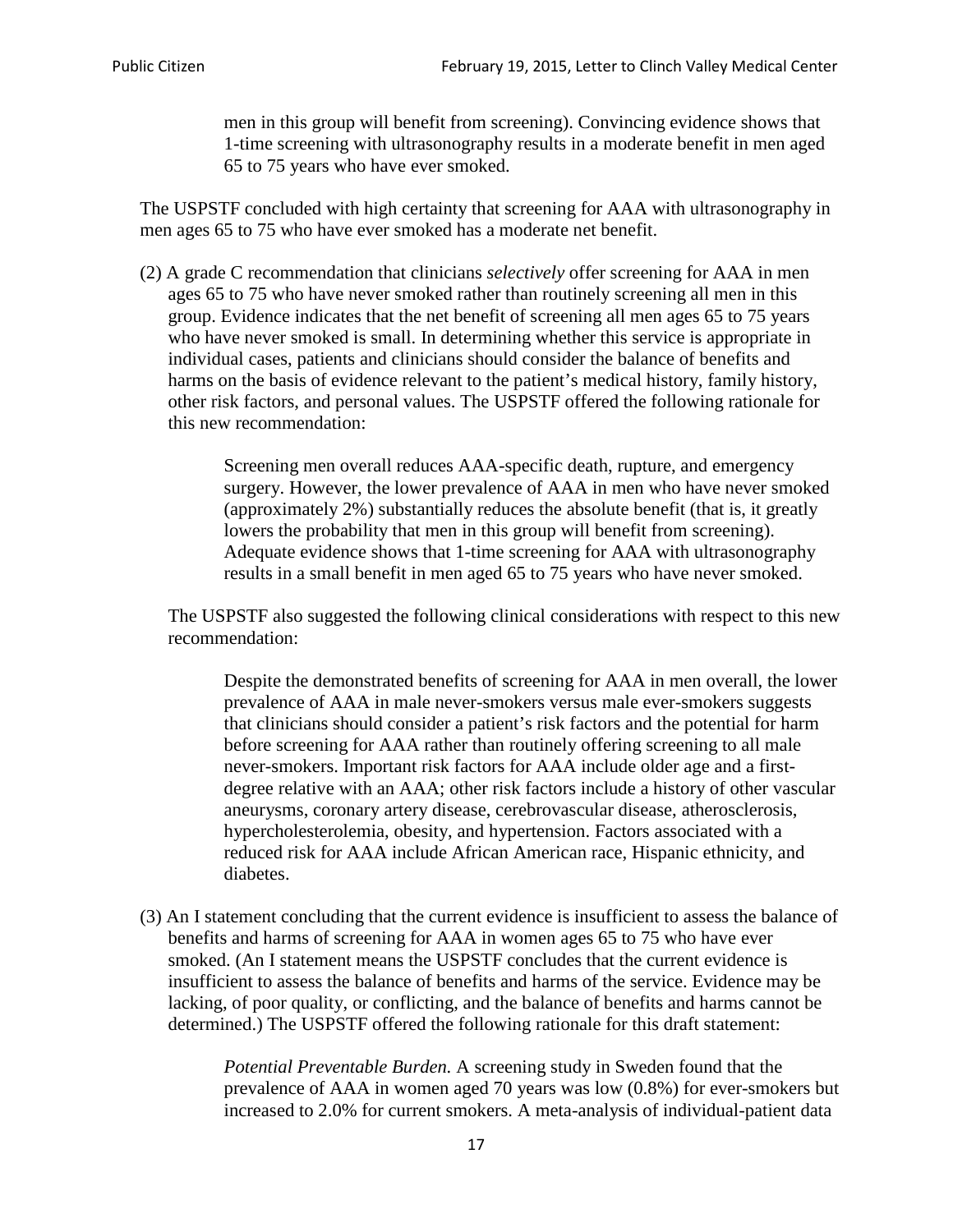found that women have a higher risk than men for AAA rupture at the same diameter (hazard ratio [HR], 3.76 [95% CI, 2.58 to 5.47]). However, AAAassociated deaths occur at an older age in women (at a time of increased competing causes of death and a declining benefit–risk ratio for operative interventions), with 70% of deaths occurring after age 80 years in women compared with fewer than 50% in men. In the only screening RCT that included women, most screen-detected AAAs in women were small (3.0 to 3.9 cm) and AAA-specific mortality was low in screened and unscreened women  $(<0.2\%)$ after 10 years.

*Potential Harms.* Four RCTs (primarily done in men) showed that screening for AAA doubled the rate of AAA-associated surgeries, largely driven by an increase in elective surgeries. Most screen-detected AAAs were below the 5.5-cm threshold for immediate repair. This finding generally results in long-term or lifelong surveillance and is probably associated with some amount of overtreatment, although the magnitude of this burden is difficult to quantify.

Most screening trials reported an associated decrease in emergency AAA repairs and a reduced 30-day mortality rate associated with emergency surgery in populations invited to screen, although mortality associated with elective surgery was not reduced. Operative mortality associated with AAAs is higher in women than in men (7% vs. 5% for open repair and 2% vs. 1% for endovascular repair, respectively).

*Costs.* In addition to the cost of ultrasonography screening (approximately \$100), the estimated potential associated cost of elective surgery to repair a screendetected AAA ranges from \$37 000 to \$43 000. Potential opportunity costs also may arise, because screening may take the place of other preventive activities that may be more beneficial to the patient.

*Current Practice.* Screening for AAA is provided as part of the "welcome-to-Medicare visit" for women who have a family history of AAA. However, the evidence is insufficient to accurately characterize current practice patterns related to screening for AAA in women.

A retrospective analysis from 2000 to 2010 used the National Inpatient Sample, a database that has a stratified 20% random sample of all nonfederal inpatient hospital admissions in the United States. This analysis found that women are more likely than men to have open surgery versus endovascular aneurysm repair (EVAR) for unruptured AAA (24% vs. 17%, respectively), potentially because of issues with access to the iliac artery (that is, smaller artery size) that may preclude endovascular management.

A retrospective review of 4026 AAA repairs in the Vascular Study Group of New England database (a voluntary registry from 30 academic and community hospitals in the 6 New England states) reported that women were more likely than men to have open surgery versus EVAR and to be older and have smaller aortic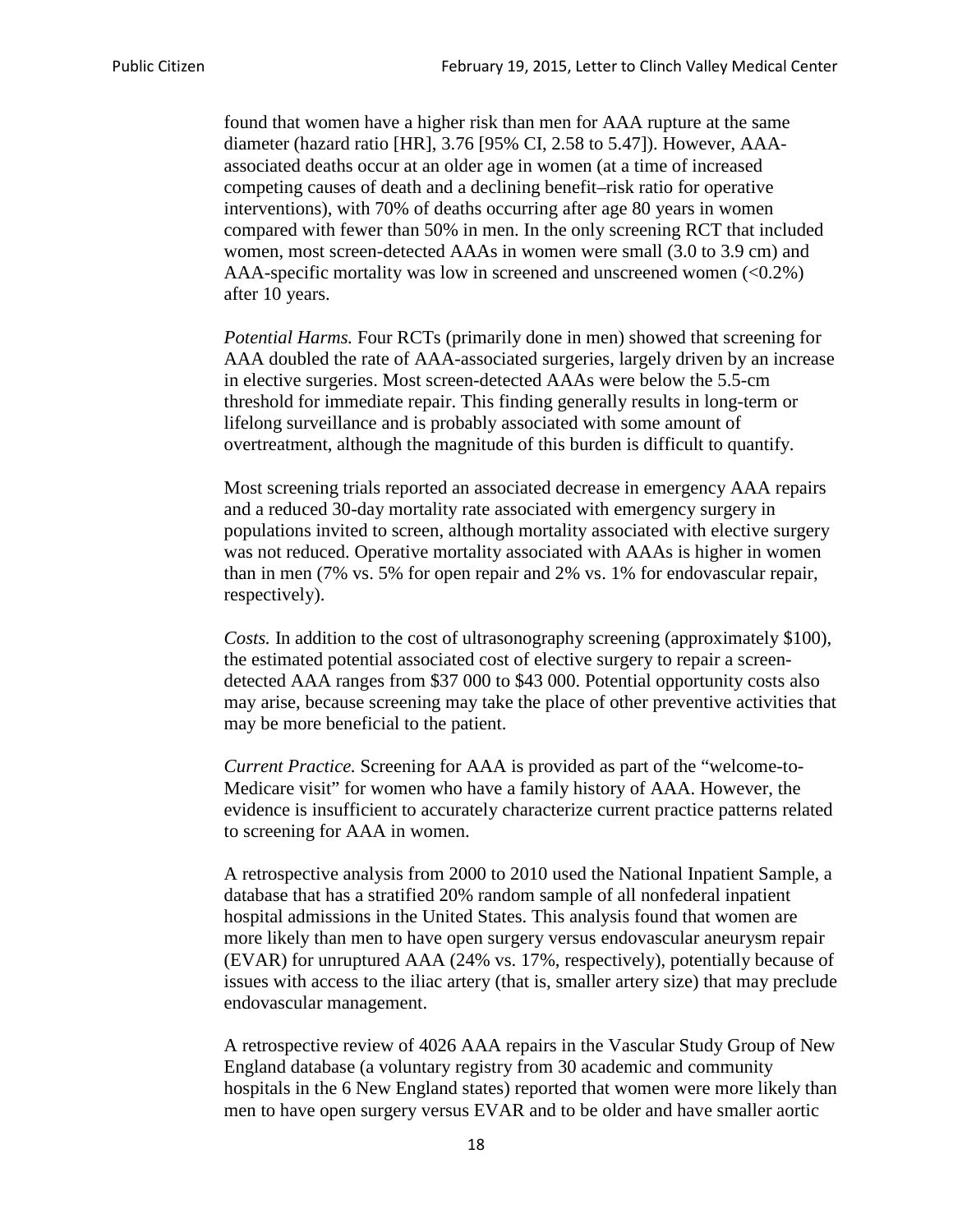diameters at the time of repair. Postoperative complications were higher in women than in men after elective EVAR or open repair, including emergency reoperations, dysrhythmias, leg ischemia or emboli, bowel ischemia, or need for discharge to another medical facility rather than home.

(4) A grade D recommendation *against* routine screening for AAA in women who have never smoked. The USPSTF offered the following rationale for this draft updated recommendation:

> The prevalence of AAA in women who have never smoked is low (0.03% to 0.60% in women aged 50 to 79 years). The evidence also shows no apparent benefit of screening for AAA in women. The USPSTF therefore concludes that adequate evidence shows that the absolute benefit of 1-time screening for AAA with ultrasonography in women who have never smoked can effectively be bounded at none or almost none.

In discussing the harms of detection and early treatment of AAAs, the USPSTF noted the following: $63$ 

In the available trials, groups invited to screening were approximately twice as likely as control groups to have any AAA surgery within 3 to 5 years, predominantly driven by an increase in elective surgeries. More than 90% of AAAs identified by screening were below the 5.5-cm threshold for immediate repair. Detecting smaller AAAs generally leads to long-term (potentially lifelong) surveillance.

A person's risk for death related to elective surgery for AAA is lower than that for death related to emergency surgery for rupture. However, the increase in the overall rates of detection and surgery in the screening groups still potentially represents a harm. A proportion of AAAs will never rupture because they do not advance or because a person dies of a competing cause.

The exact extent of overdiagnosis and overtreatment is difficult to estimate. One study from Massachusetts General Hospital reviewed 24 000 consecutive autopsies between 1952 and 1975 and found that 75% of the 473 patients who died with an undetected or unoperated AAA had a cause of death not related to the AAA (41% were >5.1 cm in diameter). Given that even elective treatment is associated with some risk for perioperative mortality, overtreatment is an important issue to consider when deciding whether to screen for this condition....

Convincing evidence shows that the harms associated with 1-time screening for AAA with ultrasonography are at least small in all populations and potentially higher in women because of their higher risk for operative mortality.

In 2011, the Society for Vascular Surgery issued a position statement on vascular screening recommending a one-time ultrasound screening for AAA for all men age 65 or older and

<span id="page-18-0"></span><sup>63</sup> *Ibid*.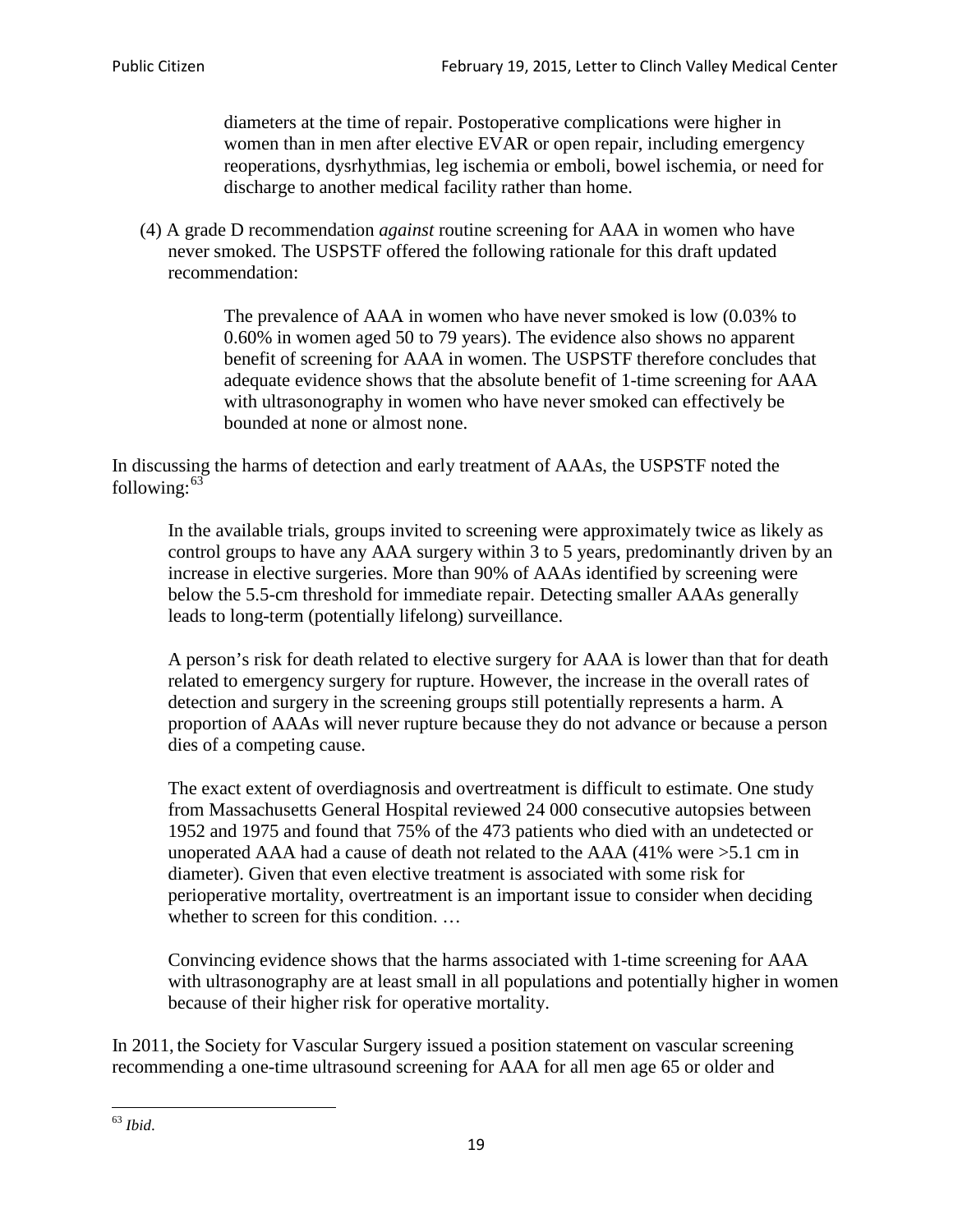screening men as early as age 55 who have a family history of AAA.<sup>[64](#page-19-0)</sup> The society also recommended one-time ultrasound screening for AAA for all women age 65 or older who have a family history of AAA or have smoked.

In 2012, the ACCF, American College of Radiology, American Institute of Ultrasound in Medicine, American Society of Echocardiography, American Society of Nephrology, Intersocietal Commission for the Accreditation of Vascular Laboratories, Society for Cardiovascular Angiography and Interventions, Society of Cardiovascular Computed Tomography, Society for Interventional Radiology, Society for Vascular Medicine, and Society for Vascular Surgery jointly issued evidence-based appropriate use criteria for noninvasive vascular testing (ultrasound and physiological testing) for a variety of possible indications.<sup>[65](#page-19-1)</sup> For each indication, these organizations classified the use of noninvasive vascular testing into one of the following three categories:

- **Appropriate:** The test is one in which the expected incremental information, combined with clinical judgment, exceeds the expected negative consequences — including the risks of the procedure itself and the downstream impact of poor test performance such as delay in diagnosis (false-negatives) or inappropriate diagnosis (false-positives) — by a sufficiently wide margin for the specific indication that the procedure is generally considered acceptable care and a reasonable approach for the indication.
- **Uncertain:** The test *may* be generally acceptable and *may* be a reasonable approach for the specific indication; uncertainty also implies that more research and/or patient information is needed to classify the indication definitively.
- **Inappropriate:** The test *is not* generally acceptable and *is not* a reasonable approach for the specific indication.

These organizations classify screening for AAA as *inappropriate* for anyone under age 65 with no history of smoking, except as noted below. They also classify such screening as *uncertain* for anyone 65 or older with no history of smoking.

These organizations did classify screening for AAA as *appropriate* for the following subgroups:

- Adults older than age 60 with a first-degree relative with an AAA.
- Adults age 65 or older who are current or former smokers.

In summary, the USPSTF and many other major medical professional organizations recommended against routine screening for AAA, or designate such screening as inappropriate for those individuals who are not at high risk for developing AAA. Screening for AAA in the

<span id="page-19-0"></span><sup>64</sup> Society for Vascular Surgery. SVS Position Statement on Vascular Screenings. January 2011. [http://www.vascularweb.org/about/positionstatements/Pages/svs-position-statement-on-vascular-screening.aspx.](http://www.vascularweb.org/about/positionstatements/Pages/svs-position-statement-on-vascular-screening.aspx) 

<span id="page-19-1"></span>Accessed August 21, 2014.<br><sup>65</sup> Mohler ER, Gornik HL, Gerhard-Herman M, et al. ACCF/ACR/AIUM/ASE/ASN/ICAVL/SCAI/SCCT/SIR/ SVM/SVS 2012 appropriate use criteria for peripheral vascular ultrasound and physiological testing part I: Arterial ultrasound and physiological testing*. J Am Coll Cardiol*. 2012;60(3):242-276.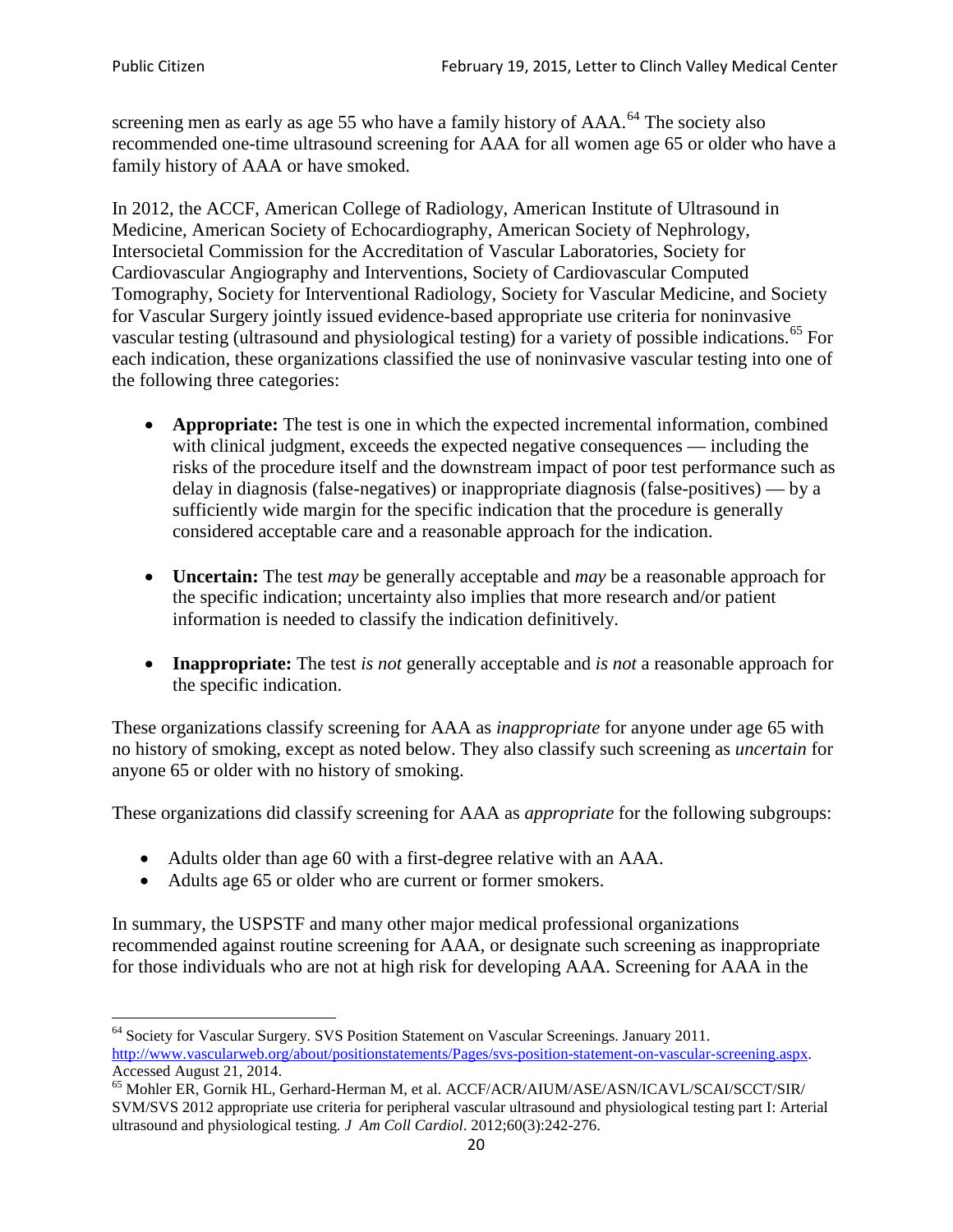general, asymptomatic population has *not* been shown to significantly improve clinical outcome and is likely to do more harm than good.

### **D. Peripheral Arterial Disease Test:**

The Life Line Screening online promotional materials state:<sup>[66](#page-20-0)</sup>

Peripheral Arterial Disease (PAD), more commonly known as hardening of the arteries, affects about eight million Americans. It is a condition in which the large and mediumsized arteries supplying blood to the legs become narrow or clogged, constricting the flow of blood. PAD is caused by atherosclerosis, a gradual process in which cholesterol and scar tissue build up, forming a substance called plaque that clogs the artery. PAD not only causes pain and disability, it also is associated with a much higher risk of heart disease. …

Peripheral Arterial Disease Screening

o A quick, easy and non-invasive procedure, PAD screening is done by using the ankle-brachial index (ABI). After removing your socks and shoes, you will have pressure cuffs placed around your upper arms and ankles. A small ultrasound device will then measure the systolic blood pressure in your limbs. …

Who should have a peripheral arterial disease screening?

• Anyone with risk factors

How often should I get a peripheral arterial disease screening?

• Annually

In 2012, the ACCF, American College of Radiology, American Institute of Ultrasound in Medicine, American Society of Echocardiography, American Society of Nephrology, Intersocietal Commission for the Accreditation of Vascular Laboratories, Society for Cardiovascular Angiography and Interventions, Society of Cardiovascular Computed Tomography, Society for Interventional Radiology, Society for Vascular Medicine, and Society for Vascular Surgery jointly issued evidence-based appropriate use criteria for noninvasive vascular testing (ultrasound and physiological testing) for a variety of possible indications. These appropriate use criteria identify the following as the only appropriate indications for lower extremity artery testing with ABI: patients with diminished pulses, femoral bruit, age greater than 50 with diabetes or smoking, or age greater than 70, which is consistent with ACC/AHA PAD guidelines. The evaluation with ABI for those younger than 50 and those with diabetes was classified as uncertain.<sup>[67](#page-20-1)</sup>

<span id="page-20-0"></span><sup>&</sup>lt;sup>66</sup> Life Line Screening. Peripheral arterial disease screening. [http://www.lifelinescreening.com/What-We-Do/What-](http://www.lifelinescreening.com/What-We-Do/What-We-Screen-For/Peripheral-Arterial-Disease)[We-Screen-For/Peripheral-Arterial-Disease.](http://www.lifelinescreening.com/What-We-Do/What-We-Screen-For/Peripheral-Arterial-Disease) Accessed January 9, 2015.<br><sup>67</sup> Mohler ER, Gornik HL, Gerhard-Herman M, et al. ACCF/ACR/AIUM/ASE/ASN/ICAVL/SCAI/SCCT/SIR/

<span id="page-20-1"></span>SVM/SVS 2012 appropriate use criteria for peripheral vascular ultrasound and physiological testing part I: Arterial ultrasound and physiological testing. *J Am Coll Cardiol*. 2012;60(3):242-276.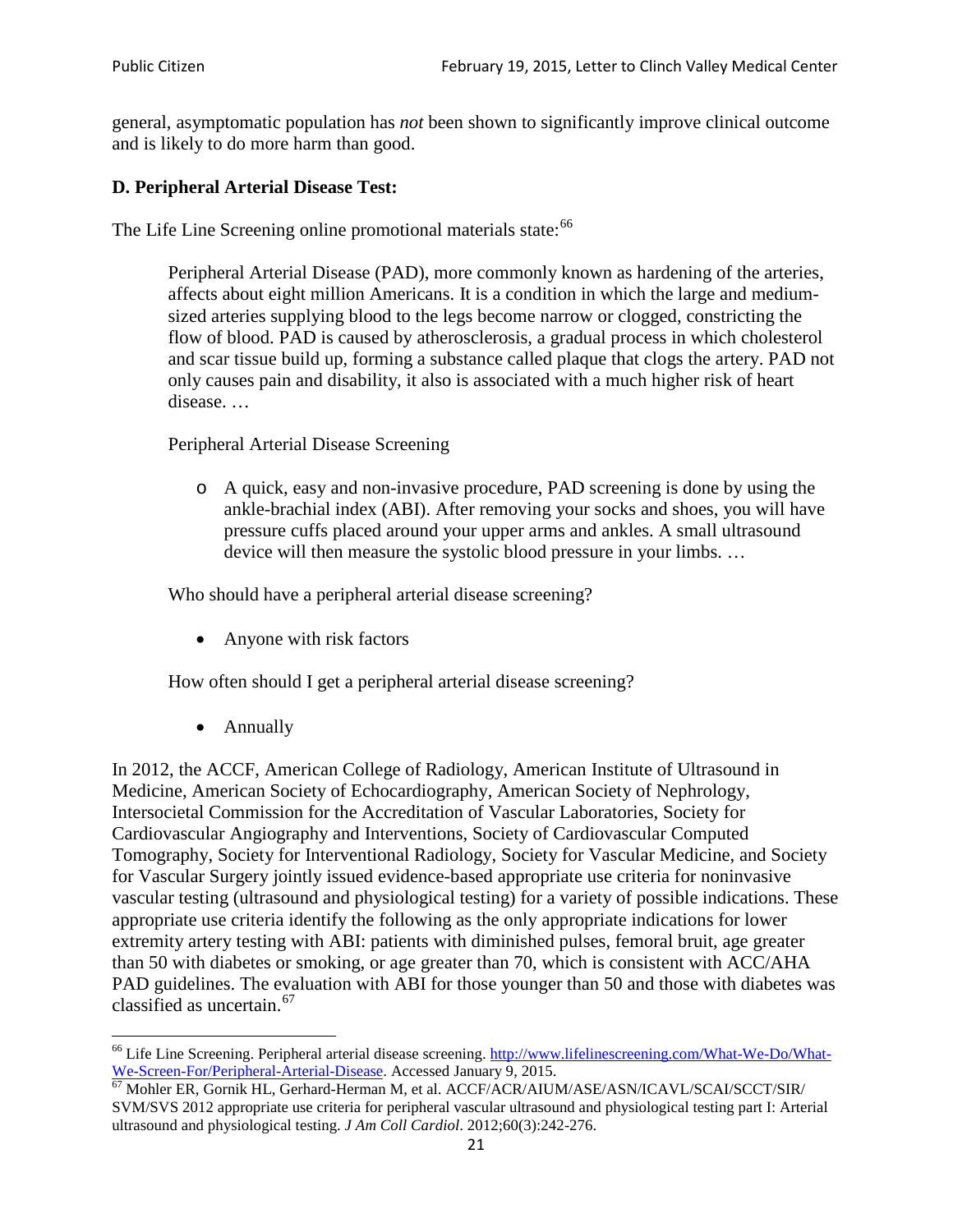In 2013, the USPSTF, based on a systematic review of the scientific literature,<sup>[68](#page-21-0)</sup> issued a grade I statement on ABI testing, concluding that the current evidence is *insufficient* to assess the balance of benefits and harms of screening for peripheral artery disease and cardiovascular disease risk assessment with ABI in adults.<sup>[69](#page-21-1)</sup> In making this statement, the USPSTF noted the following regarding its assessment of the possible benefits and harms of ABI screening:

#### **Benefits of Detection and Early Treatment**

The USPSTF found no evidence that screening for and treatment of PAD in asymptomatic patients leads to clinically important benefits. It also reviewed the potential benefits of adding the ABI to the Framingham Risk Score (FRS) and found evidence that this results in some patient risk reclassification; however, how often the reclassification is appropriate or whether it results in improved clinical outcomes is not known.

Determining the overall benefit of ABI testing requires not only evidence on appropriate risk reclassification but also evidence that this reclassification leads to treatments shown to improve clinical outcomes. One randomized trial found that aspirin did not reduce [cardiovascular disease] events in patients with a low ABI. No studies assessed the effect of lipid-lowering therapy or other cardiovascular risk reduction interventions in patients with asymptomatic PAD and no known diagnosis of [cardiovascular disease] or diabetes. The USPSTF found inadequate evidence that early treatment of screen-detected PAD leads to improvement in clinical outcomes.

#### **Harms of Detection and Early Treatment**

The USPSTF found no studies addressing the magnitude of harms of screening for PAD with the ABI; however, the direct harms to the patient of screening itself, beyond the time needed for the test, are probably minimal. Other harms resulting from testing may include false-positive results, exposure to gadolinium or contrast dye if magnetic resonance angiography (MRA) or computed tomography angiography (CTA) is used to confirm diagnosis, anxiety, labeling, and opportunity costs.

The USPSTF found inadequate evidence on the harms of early treatment of screendetected PAD. One study showed that low-dose aspirin treatment in asymptomatic patients with a low ABI may increase bleeding. Additional harms associated with treatment include use of unnecessary medications (or higher doses) and their resulting adverse effects and discontinuation of medications known to be effective in patients with established coronary artery disease (CAD) if the patient is reclassified to a lower risk category on the basis of a normal ABI.

We are not aware of any major medical professional organization that endorses such screening for peripheral vascular disease with ABI in the general asymptomatic population.

Moreover, treatment benefits for asymptomatic individuals with screen-detected PAD are not well established, and there appear to be no studies that directly assess the impact of screening

<span id="page-21-0"></span><sup>&</sup>lt;sup>68</sup> Lin JS, Olson CM, Johnson ES, Whitlock EP. The ankle-brachial index for peripheral artery disease screening and cardiovascular disease prediction among asymptomatic adults: A systematic evidence review for the U.S. Preventive Services Task Force. *Ann Intern Med.* 2013;159(5):333-341.<br><sup>69</sup> Moyer VA, U.S. Preventive Services Task Force. Screening for peripheral artery disease and cardiovascular

<span id="page-21-1"></span>disease risk assessment with the ankle–brachial index in adults: U.S. Preventive Service Task Force recommendation statement. *Ann Intern Med.* 2013;159(5):342-348.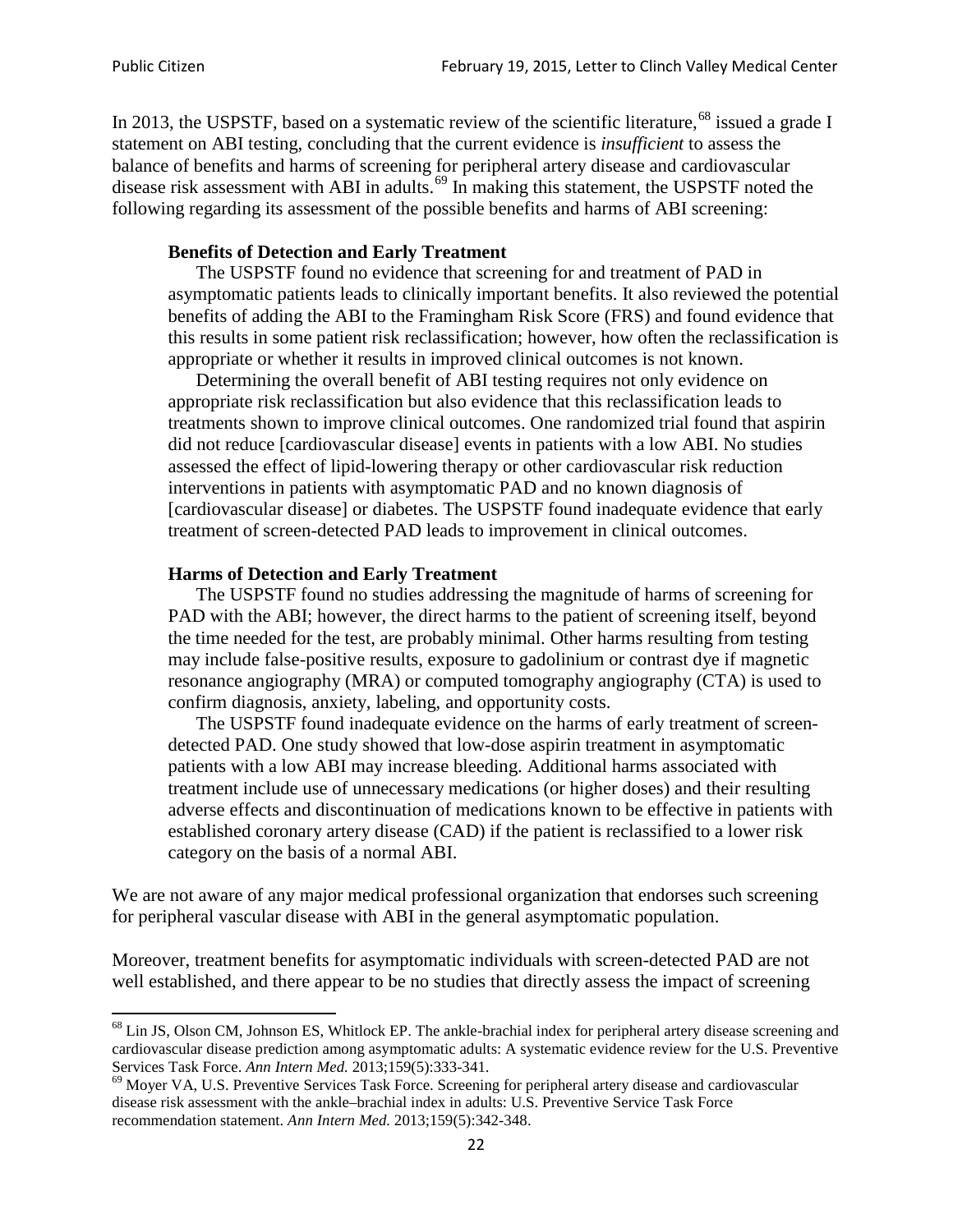unselected adults (or generally asymptomatic adults) with ABI on cardiovascular disease or PAD health outcomes.<sup>[70](#page-22-0)</sup>

### **E. Osteoporosis Screening/Bone Density Test**

The Life Line Screening online promotional materials state: $71$ 

Osteoporosis is a disease in which bone becomes extremely fragile. Bone is a complex living tissue that can be weakened by poor diet and lack of exercise.

As we age, bones begin to break down faster than new bone can be formed. Osteoporosis removes minerals from bones until they become so weak and brittle that they fracture very easily. Actions such as bending to pick up a newspaper, lifting a vacuum, or even coughing can cause a fracture. Some fractures, such as hip fractures, may require hospitalization or major surgery, and may result in disability or even death.

Screening for Osteoporosis

• An easy and painless procedure, an osteoporosis screening requires you to place your foot in an ultrasound device called a bone densitometer. This device then measures the bone mineral density [BMD] of your heel. The heel is measured because its bone is similar to that found in the hip, where fractures most often occur. …

Who should have an Osteoporosis screening?

• Anyone who has the risk factors associated with the disease ...

How often should I get an Osteoporosis screening?

• Annually

Several major medical professional organizations affirmatively recommend screening for osteoporosis in *certain high-risk individuals*, but we are not aware of any major medical professional organization that endorses such screening *annually* for any group of individuals.

In 2008, the American College of Physicians issued the following evidence-based recommendation for osteoporosis screening in men: $^{72}$  $^{72}$  $^{72}$ 

(1) Clinicians should periodically perform individualized assessment of risk factors for osteoporosis in older men (Grade: strong recommendation; moderate-quality evidence).

<span id="page-22-0"></span><sup>70</sup> [Lin JS,](http://www.ncbi.nlm.nih.gov/pubmed?term=Lin%20JS%5BAuthor%5D&cauthor=true&cauthor_uid=24156115) [Olson CM,](http://www.ncbi.nlm.nih.gov/pubmed?term=Olson%20CM%5BAuthor%5D&cauthor=true&cauthor_uid=24156115) [Johnson ES,](http://www.ncbi.nlm.nih.gov/pubmed?term=Johnson%20ES%5BAuthor%5D&cauthor=true&cauthor_uid=24156115) et al. *The Ankle Brachial Index for Peripheral Artery Disease Screening and Cardiovascular Disease Prediction in Asymptomatic Adults: A Systematic Evidence Review for the U.S. Preventive Services Task Force*. Rockville, MD: Agency for Healthcare Research and Quality; 2013.<br>http://www.ncbi.nlm.nih.gov/books/NBK164524. Accessed December 29, 2014.

<span id="page-22-1"></span> $\frac{1}{71}$  Life Line Screening. Osteoporosis screening/bone density test. [http://www.lifelinescreening.com/What-We-](http://www.lifelinescreening.com/What-We-Do/What-We-Screen-For/Osteoporosis)[Do/What-We-Screen-For/Osteoporosis.](http://www.lifelinescreening.com/What-We-Do/What-We-Screen-For/Osteoporosis) Accessed January 9, 2015. <sup>72</sup> Qaseem A, Snow V, Shekelle P, et al. Screening for osteoporosis in men: A clinical practice guideline from the

<span id="page-22-2"></span>American College of Physicians. *Ann Intern Med*. 2008;148(9):680-4.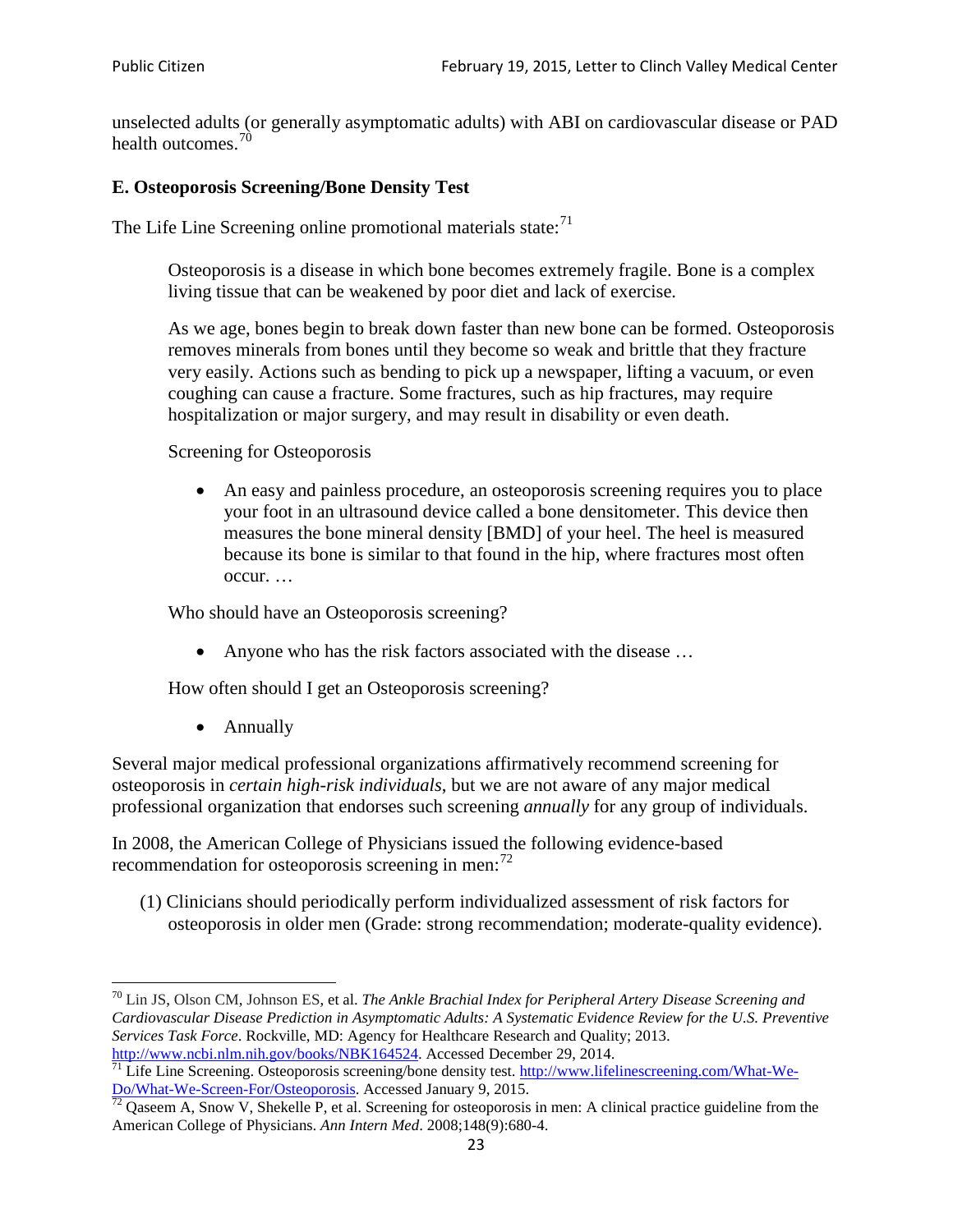A careful assessment of risk for osteoporosis in men is important. The appropriate age to start risk assessment is uncertain. However, by age 65 years, at least 6% of men have DXA [dual-energy X-ray absorptiometry]-determined osteoporosis, therefore, assessment of risk factors before this age is reasonable. Factors that increase the risk for osteoporosis in men include age (>70 years), low body weight (body mass index <20 to 25 kg/m2), weight loss  $\langle$  >10% [compared with the usual young or adult weight or weight loss in recent years]), physical inactivity (participates in no physical activities on a regular basis [walking, climbing stairs, carrying weights, housework, or gardening]), corticosteroid use, androgen deprivation therapy, and previous fragility fracture. Risk assessments should be updated periodically for men who choose not to be screened.

(2) Clinicians should obtain DXA for men who are at increased risk for osteoporosis and are candidates for drug therapy (Grade: strong recommendation; moderate-quality evidence).

Bone density measurement with DXA is the accepted reference standard for diagnosing osteoporosis in men. Men who are at increased risk for osteoporosis are candidates for DXA. Little evidence about alternatives to DXA exists. The 2 most studied methods are quantitative ultrasonography (usually of the calcaneus) and the OST [Osteoporosis Self-Assessment Tool]. Available evidence indicates that neither alternative is sufficiently sensitive or specific at predicting DXA-determined bone mass to be recommended as a substitute for DXA. Although 1 study has demonstrated a strong relationship between calcaneal ultrasonography and subsequent fracture, until treatment trials establish the effectiveness of therapy for osteoporosis diagnosed by ultrasonography rather than DXA, the role of ultrasonography in initiating therapy remains uncertain. No studies have evaluated the optimal intervals for repeated screening by using BMD measurement with DXA.

The evidence review showed that calcaneal ultrasonography predicts DXA-determined osteoporosis only modestly well. However, more important, it was a strong predictor of fracture in men. This may be because ultrasonography identifies other bone properties, such as bone quality, which may not be identified on DXA. Because treatment trials have not measured the effectiveness of therapy for osteoporosis diagnosed by ultrasonography rather than DXA, the role of ultrasonography in diagnosis remains uncertain.

In 2011, the USPSTF issued the following updated evidence-based recommendations for osteoporosis screening:<sup>[73](#page-23-0)</sup>

(1) A grade B recommendation for screening for osteoporosis in women aged 65 years or older and in younger women whose fracture risk is equal to or greater than that of a 65 year-old white woman who has no additional risk factors. In making this a grade B recommendation, the USPSTF offered the following rationale:

> No controlled studies have evaluated the effect of screening for osteoporosis on fracture rates or fracture-related morbidity or mortality.

<span id="page-23-0"></span><sup>&</sup>lt;sup>73</sup> U.S. Preventive Services Task Force. Screening for osteoporosis: U.S. Preventive Services Task Force recommendation statement. *Ann Intern Med*. 2011;154(5):356-364.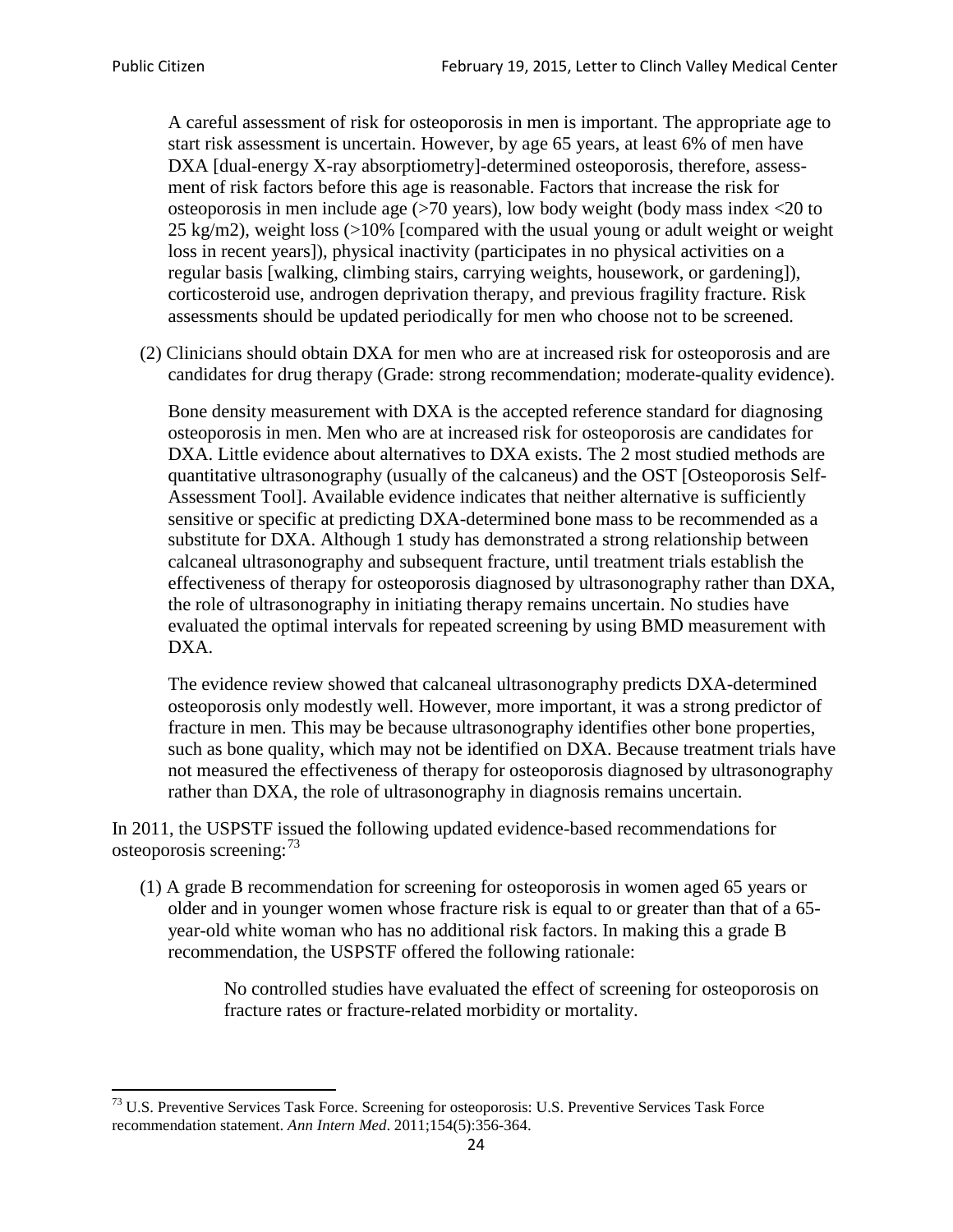In postmenopausal women who have no previous osteoporotic fractures, the USPSTF found convincing evidence that drug therapies reduce the risk for fractures. In women aged 65 years or older and in younger women whose fracture risk is equal to or greater than that of a 65-year-old white woman who has no additional risk factors, the USPSTF judged that the benefit of treating screeningdetected osteoporosis is at least moderate.

(2) An I statement concluding that the current evidence is insufficient to assess the balance of benefits and harms of screening for osteoporosis in men.

> Because of the lack of relevant studies, the USPSTF found inadequate evidence that drug therapies reduce the risk for fractures in men who have no previous osteoporotic fractures. The USPSTF identified the absence of randomized trials of primary fracture prevention in men who have osteoporosis as a critical gap in the evidence.

The USPSTF concludes that for men, evidence of the benefits of screening for osteoporosis is lacking and the balance of benefits and harms cannot be determined.

In discussing how often women should be screened for osteoporosis, the USPSTF noted the following: $74$ 

The potential value of rescreening women whose initial screening test did not detect osteoporosis is to improve fracture risk prediction. Evidence is lacking about optimal intervals for repeated screening and whether repeated screening is necessary in a woman with normal BMD. Because of limitations in the precision of testing, a minimum of 2 years may be needed to reliably measure a change in BMD; however, longer intervals may be necessary to improve fracture risk prediction. A prospective study of 4124 women aged 65 years or older found that neither repeated BMD measurement nor the change in BMD after 8 years was more predictive of subsequent fracture risk than the original measurement.

In 2012, the American College of Obstetricians and Gynecologists (ACOG) issued the following updated evidence-based recommendations on screening women for osteoporosis:<sup>[75](#page-24-1)</sup>

Bone density screening for women should begin at age 65 years. DXA absorptiometry screening can be used selectively for women younger than 65 years if they are postmenopausal and have other significant risk factors for osteoporosis or fracture.

Regarding how often women should be screened for osteoporosis, the ACOG recommended the following: $^{76}$  $^{76}$  $^{76}$ 

(1) In the absence of new risk factors, DXA screening should not be performed more frequently than every 2 years.

<span id="page-24-2"></span><span id="page-24-1"></span><span id="page-24-0"></span><sup>74</sup> *Ibid.* <sup>75</sup> American College of Obstetricians and Gynecologists. Osteoporosis. September 17, 2012. [http://www.guideline.gov/content.aspx?id=38413#Section420.](http://www.guideline.gov/content.aspx?id=38413#Section420) Accessed January 7, 2015.<br><sup>76</sup> *Ibid.*